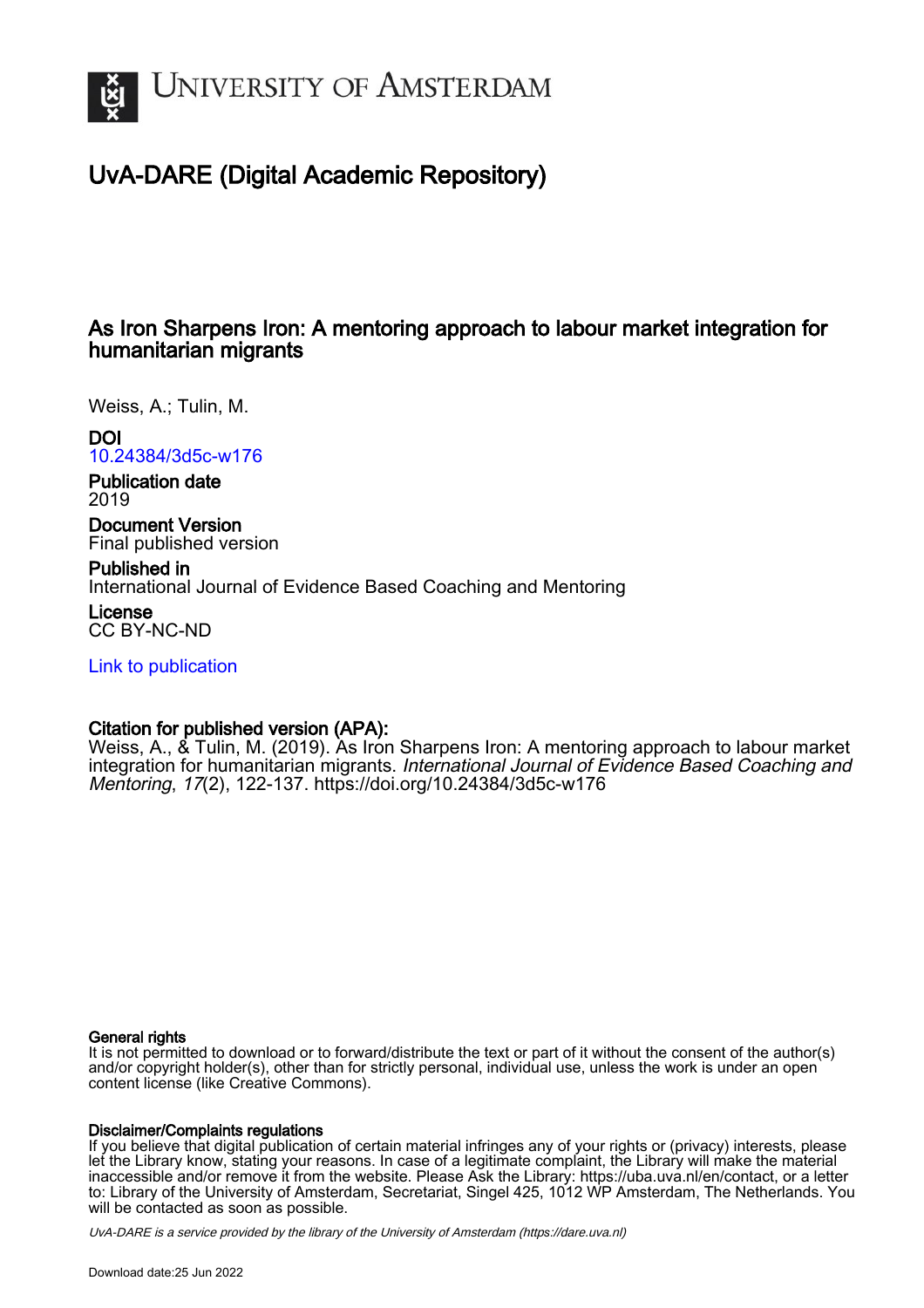**Academic Paper**

# As Iron Sharpens Iron: A mentoring approach to labour market integration for humanitarian migrants

Akiva Weiss (Erasmus University Rotterdam and ITMO University Saint-Petersburg) Marina Tulin (Amsterdam Institute for Social Science Research, University of Amsterdam)

### **Abstract**

Integration of humanitarian migrants into the labour market is crucial for the long-term success of EU Member States. Previous research suggests that mentoring may be a viable labor market integration strategy. This paper tests the impact of mentoring among Arabic speaking humanitarian migrants in Germany, Greece and Italy. Results show that respondents who were mentored exhibited an increased probability of being employed, particularly when there was an educational component to the mentoring or when meaningful interpersonal connections were formed. This study provides first-hand evidence that mentoring promotes gainful employment as well as elucidates the pathways of its success.

#### **Keywords**

Mentoring, migrants, labour market integration, social capital,

#### **Article history**

Accepted for publication: 10 July 2019 Published online: 01 August 2019



© the Author(s) Published by Oxford Brookes University

# **Introduction**

Recent surges in immigration to European Union (EU) countries has increased interest in labour market integration initiatives. Gainful employment is critical for new waves of humanitarian migrants −refugees, asylum seekers awaiting status determination, and those falling under subsidiary protection− to integrate into their host country's job force. In fact, labour market integration is frequently cited as the bedrock of socio and cultural integration (Sniderman, Hagendoorn, and Prior 2004) and is especially critical for countries whose low fertility rates requires immigrants to occupy higher skilled jobs, provide benefits for retirees, as well as have a decisive role in the cultural relevance of customs (Coleman 2006). Although significant structural measures aiming to facilitate labour market integration have been taken in many EU since 2015, several impediments remain.

Humanitarian migrants still face significant linguistic, informational, and social barriers toward gainful employment. Linguistic barriers often force immigrants to rely on their own social networks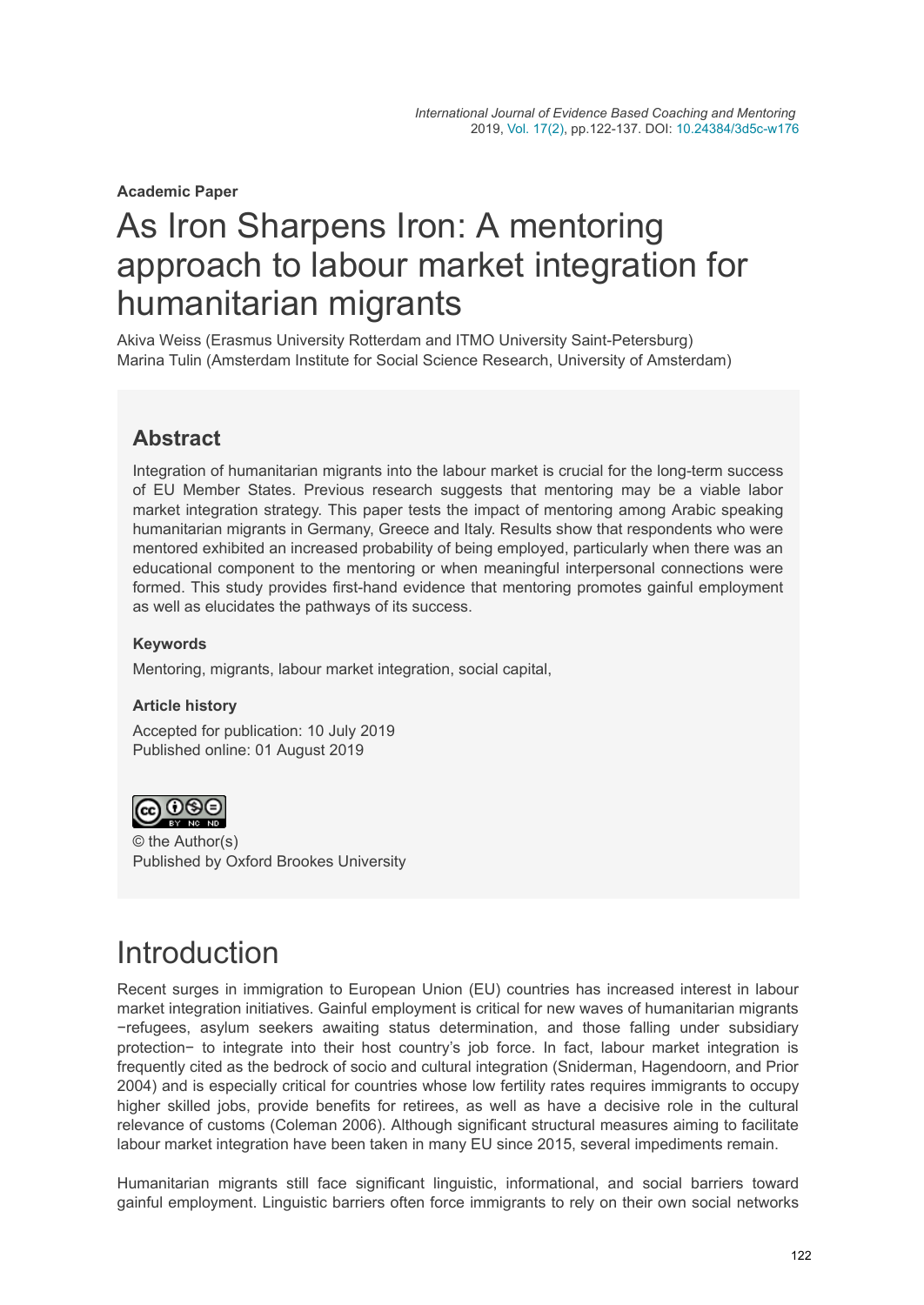resulting in less opportunities for growth in well-paid sectors (Hatami & Weber, 2012) The role of information permeates a range of social cues and institutional knowledge which is often critical to extending positive signals during the hiring process, as well as optimizing educational resources (Ermini et al., 2017). The latter is especially important since humanitarian migrants have less higher education than their native counterparts and even those with requisite education and prior professional experience frequently require upskilling (Degler Liebig, and Senner 2017), and additional licensure (Klingler & Marckmann, 2016). Facing hurdles to translate home-country achievements into host-country credentials is likewise common (Desiderio, 2016). Attaining requisite education is hindered by a range of factors such as entrance qualifications which often have language requirements. Compounding informational and societal barriers is social isolation which may adversely affect psycho-emotional states and motivation to invest in a host country's unique culture (Li, et al., 2016). These informational and social correlates are not so much additive as they are interdependent (Berg, 2018); facilitating a meaningful intervention thus requires addressing the intersectionality of numerous social, cultural and country-specific bureaucratic matters.

Labour market integration may be envisioned as a series interconnected layers including social capital, language, skills, meaningful contact with the local population. Social capital helps facilitate connections often crucial towards developing social ties and networks that reduce uncertainty and informational asymmetries, enhanced language abilities broaden workforce opportunities, whilst skills sharpen employability. Moreover, meaningful contact from mentoring may mitigate value and role conflicts for newcomers, both often critical towards inculcating a positive sense of self and emotional well-being (Awujo, 2016).

The aim of this paper is to test whether a particular integration strategy, mentoring, is able to mitigate labour market impediments resulting from informational, educational, linguistic or societal factors. Mentoring can be defined as a type of developmentally-oriented coaching in which an experienced mentor acts as a role model (Eby et al., 2008). Mentoring is often separated into two broad categories: instrumental, which targets a specific goal, and socio-psychological, which nurtures emotional needs. Both categories help to leverage the mentee emotionally, socially, and at times professionally. When asylum seekers arrive without linguistic or familial roots, nor the tools to navigate institutions and culture-specific social cues, mentors can use their knowledge to bridge informational and social inequalities.

In the literature, mentoring has been shown to target many of the disadvantages shown to adversely affect labour market integration. Mentors positively impact the social skills needed to succeed in the labour market (Lerner 2005) career outcomes and may increase intrinsic job rewards (McDonald and Lambert 2014). At the structural level mentoring has been shown to affect age at immigration (Corak 2012) and income inequality (Schneeweis 2011). Qualitative studies have also provided insight into the processes through which mentoring positively affects socioemotional capacity and secure identities (Rhodes 2005, 2008;) both of which, we argue, will impact labour market outcomes. The mentoring literature has also shown a benefit to newcomers: Månsson & Delander (2017) find an increase in yearly income for mentored male refugees in Sweden, whilst Liebig (2007) suggests that mentoring is an efficient way to develop social networks crucial for refugees finding employment in Denmark and self-employment in Australia.

Whilst the positive effects of mentoring on socio-economic outcomes are well-established, to the authors' knowledge there have been no empirical studies linking mentoring to Arab Spring humanitarian migrant labour market outcomes. Addressing this gap, this paper adds value to the literature by studying the impact of mentoring, among a particular subset (Arabic speaking humanitarian migrants) in three European Union countries. Respondents were asked whether they had a mentor, whether that mentor aided in bridging institutional barriers, inculcating meaningful interpersonal contacts, and whether the mentor was integral towards attaining gainful employment. The results show that mentoring has a positive effect on the labour market participation of humanitarian migrants, especially when the mentoring program includes an educational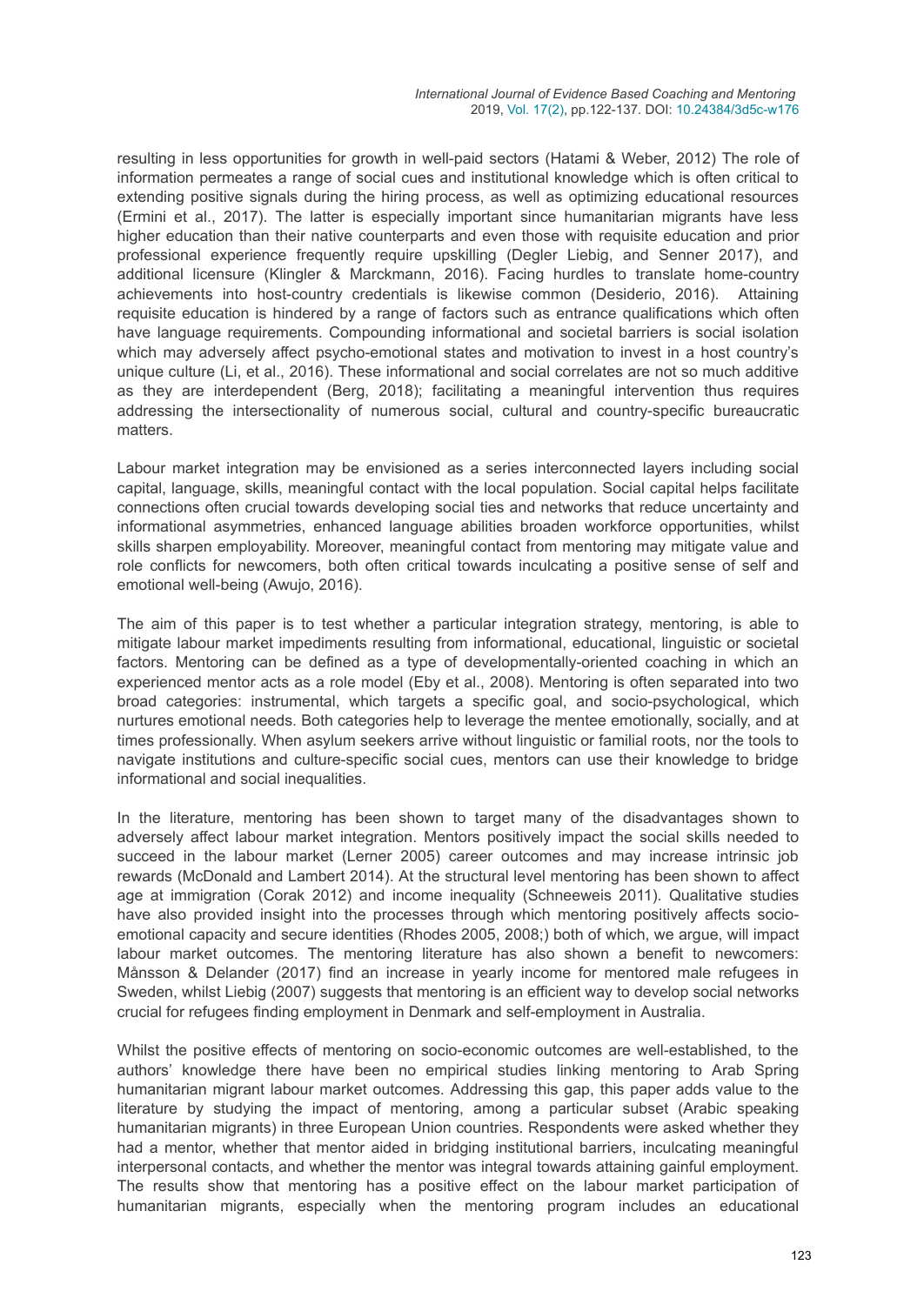component, and when mentors help mentees create meaningful social connections with natives of the host country.

The remainder of the paper arrives at these conclusions in the following sequence: a literature review gives birth to hypotheses concerning mentoring's effects on social capital, the role of information, and identity. Following the literature review, the empirical design is described, and the results presented. Finally, a discussion of the results is presented alongside limitations and suggestions for forward research.

### **Terminology**

Refugees are humanitarian immigrants who fall under the 1951 Geneva Refugee Convention definition of persecuted. Determination of status often takes several months and may take years. In popular parlance, those awaiting status determination are called asylum seekers. In addition, many humanitarian immigrants who are not afforded refugee status are given subsidiary status and remain in their host country. Integration is a concern for all types of humanitarian immigrants, whether being granted refugee status or not. We therefore test humanitarian immigrants in general, and control for type (i.e., granted refugee status, awaiting status) in the analyses.

## Literature and Hypotheses

To be considered a successful labour market intervention strategy mentoring must positively affect the determinants, largely derived from the Labour Economics, Educational, Applied Psychology, and Acculturation literature, shown to aid effective integration. As theorized in the introductory section, mentoring may simultaneously address these determinants thereby avoiding a differential model of integration whereby inclusion at one level fails to permeate to a wider diffusion of social and political opportunities. We explore this simultaneity, revealing how the net return of mentoring humanitarian migrants may be realized through fostering instrumental information, social capital, and inculcating interpersonal connections between humanitarian migrants and the host population.

#### **Labour market integration**

Integration is often conceptualized as hierarchical process whereby economic assimilation becomes the basis for social and educational: if one contributes fiscally, they are valuable to society and have earned the right to be valued (Sniderman et al. 2004). In macroeconomic terms, effective economic integration is frequently measured by net fiscal impact (NFI): the difference between tax-based contributions minus the cost of services and benefits received.

Research has not found a substantial impact from humanitarian migrants, positive or negative, on the NFI. A 2016 European Commission report, for example, found the macroeconomic impact of refugees calculated as moderate to negligible, with short-term rises in public spending, whilst a recent IMF study found a small increase in GDP growth from refugees over the short-term, with uncertainty surrounding longer term effects on the economy (IMF 2016). Dustmann et al., (2016) finds that employment probabilities of refugees increase by year, in Europe, although the refugeenative employment gap loses its statistical significance only at between 15 to 19 years and is dependent on age at migration, pre-existing institutional conditions, and family structure.

What is clear is that employment is widely considered the most significant factor catalyzing durable integration and is crucial for the net fiscal contribution of humanitarian migrants to be positive (OECD 2013). What then are the barriers towards humanitarian migrants obtaining gainful employment? In the literature three factors stand out: lack of social ties which hinder employment opportunities; asymmetries in knowledge of educational infrastructure; and insufficient meaningful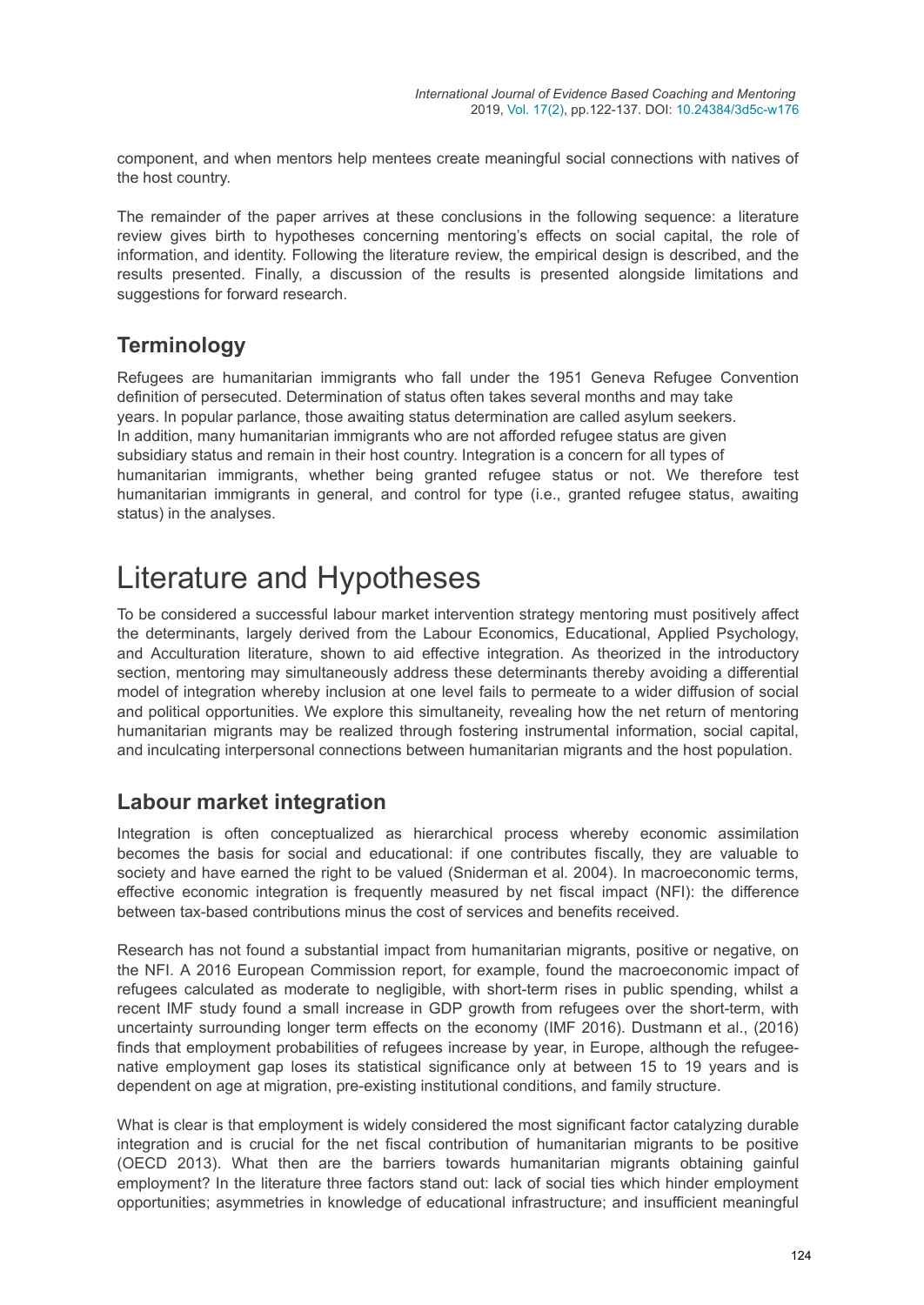inter-ethnic contact providing opportunities for a sense of belonging and development of ego self within host country society. The following section address these three barriers to securing a job. We begin with the role of social capital.

### **Social capital**

Social capital, defined here as the information, trust, and norms of reciprocity inhering in one's social networks (Woolcock and Narayan 2000) may lower transaction costs by reducing the uncertainty employers face whilst screening applicants (Smith 2005), as well as make job searching more efficient for applicants (Mouw 2003). Lin (2017) extrapolates the fourfold pathways whereby social capital may reasonably impact labour market outcomes: through the flow of information, influence of agents, social credentials and reinforcement. Working under imperfect information hiring managers can use social ties and social cues as a signal that a potential employee is hirable thereby reducing risk and the concomitant transaction costs associated with recruiting and hiring. In addition, social credentials may generate added value beyond the personal capital of job-related duties, value that may multiply as clients recognize the emotional support and entitlement that such ties suggest (Lin 2017).

For humanitarian migrants, lack of social capital is frequently the result of arriving in a country without an extended social network. This absence may adversely affect sense of belonging, access to institutions, and impede landing higher paid and prestigious jobs (Lin 2002). Whilst some humanitarian migrants have connections from diaspora communities this rarely provides the same benefit as inter-ethnic connections (Lancee 2012). Overcoming these disadvantages frequently necessitates not merely bridging inequalities grounded in historical and institutional circumstances but actively promoting interactions with the host population (Verhaeghe et al., 2013). These interactions may increase the flow of information, job contacts (Goldthorpe 2007) and wages (Edin et al. 2003).

A strand of scholarship has identified best mentoring practices for inter-cultural mentoring for immigrant newcomers (Reeves, 2017), particularly those that foster a positive entrepreneurial climate through inculcating social ties (Jordan, 2018), accelerate integration through in-country networks (Oberoi, 2016) and foster social affiliations leading to increased trust and reduced negative stereotypes about ability (Camras, 2004). Supporting these recommendations, Raithelhuber (2019) finds that mentoring for unaccompanied refugee minors may lead to "substantial social participation at central institutions" which may be critical given the frequent bias towards native applicants in European markets (Kaas & Manger, 2012). Moreover, recent European Commission proposals have promoted employment coaching and mentoring as an active labour market policy to raise social and knowledge capital (EC 2016). On the other hand, Allen (2009) found that sponsorship's positive effect on social capital had a mixed-gender effect on refugee earnings.

The effect of social capital appears to vary with duration of mentoring, age and gender of mentee, as well as state of the labour market. Allen's sample population, for instance, was derived from Somali and Sudanese refugees in a single U.S. city at a time when refugee integration was not a hot issue in the United States. In contrast, our sample consists of Arabic-speaking refugees from multiple cities, most of whom had arrived during the Arab Spring migration when integration programs aimed at promoting social capital and labour market success were a priority for our sample countries: Germany, Italy, and Greece. Based on its potential to foster social capital, frequently shown to improve labour market outcomes, the first hypothesis is formulated as follows:

**H**1: Individuals who were mentored have a higher probability of employment than those who were not mentored.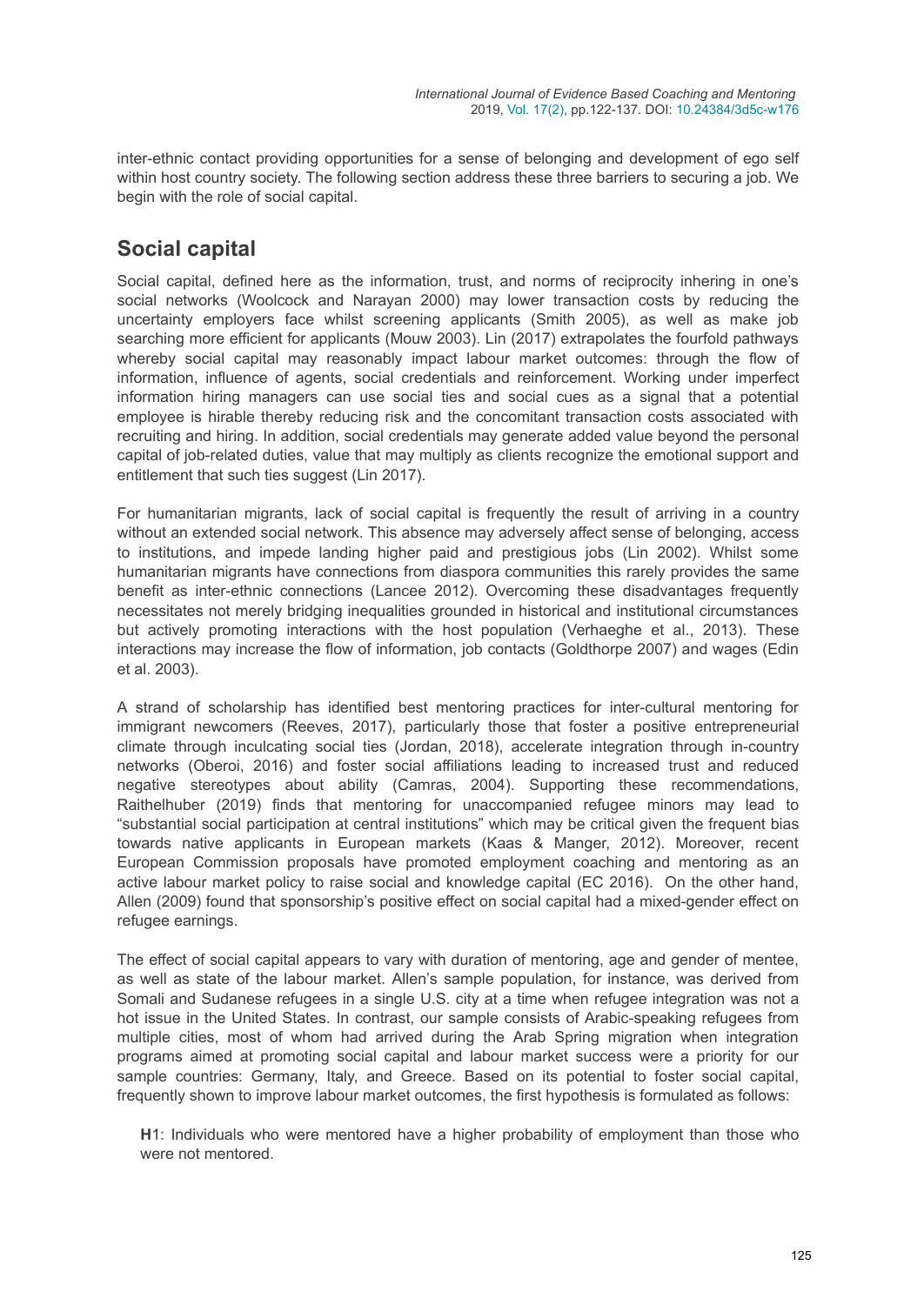### **Mentoring and education**

Empirical evidence points to education playing a significant role in labour market integration as well as overall growth, societal prosperity, social cohesion, and inter-generational mobility (Woessmann, 2016). Many of these conclusions cascade from human capital theories that link education to earnings (e.g., Mincer 1974), or signal theory, where skills developed in the classroom transmit positive signals during job interviews conducted under imperfect information (Ermini et al., 2017).

Informational asymmetries play a formidable role in educational achievement. They impact how immigrants navigate the education system, engage their child's learning, and enable parentteacher coordination, thereby playing an active role in their child's achievement. Because parental support is often needed for success in the classroom, lack of first-hand knowledge, frequently a result of language capacity or insufficient diffusion of domain-specific knowledge (Kanno and Varguese 2010) prevents equalization with the local population. To education's positive impact on employment, an integration program needs to address institutional factors and information barriers influencing educational achievement.

### **Institutional factors**

Institutional factors typically refer to tracking and resource allocation. Tracking −the separation of pupils by curriculum based on academic ability− often leads to educational inequality and imparts a more significant role to family effects, particularly in systems with early tracking (Borgna and Contini 2014). In a landmark cross-country study, Crul and Schneider (2010) show that highly stratified systems of tracking impact whether migrant groups receive tertiary education. They find that many second-generation Turks receive a college or university education in France (39.6%), Sweden (37.1%), the Netherlands (25.6%), but in Germany, a country with early tracking and close to impermeable mobility, only 3% do. Alba and Foner (2014) suggest that Germany's highly stratified system of tracking and the United States' decentralized funding account for the two largest disadvantages for low status immigrant children.

From an intervention point of view, more favorable institutional arrangements may facilitate educational achievement and its concomitant labour market empowerment. It may also result in less dependency on family-level factors (Schnell, et al., 2015). Unfortunately, institutional changes such as centralized funding schemes or tracking reforms are uncommon, and when implemented, often miss their target outcome (Woessmann 2016). Mentoring then may compensate for educational inequalities that Member States are not willing to address structurally (i.e., removing early tracking) or that fail to yield results, by mitigating individual-level informational barriers hindering educational achievement (Kilburg 2007).

### **Mentoring and information barriers**

Mentoring has often shown its ability to positively impact informational asymmetries in educational institutions particularly the educational outcomes for disadvantaged youth, a population subset underrepresented in the labour market (Rodríguez-Planas 2012). Concrete examples come from mentoring programs providing tailored support targeting structural inequalities (i.e., differentiation in educational resources) and family-level informational asymmetries. One such program is SAMIE, which has successfully targeted educational integration of unaccompanied minors in France. Rock Your Life, consisting of over 40 papers within Germany and Switzerland pair underprivileged youth and a college student for two years, aiming to navigate the rigid German education system and increasing social mobility: transmission of know-how between choices in the education system aids in avoiding hasty decisions over whether to choose a vocational or tertiary track (Buis 2012). In another example, mentoring projects under the umbrella, European Network of Educational Support Projects (ENESP), such as MentorprojectSKC and Junge Vorbilder have offered levelappropriate guidance often in educational settings. The Amsterdam based MentorprojectSKC, for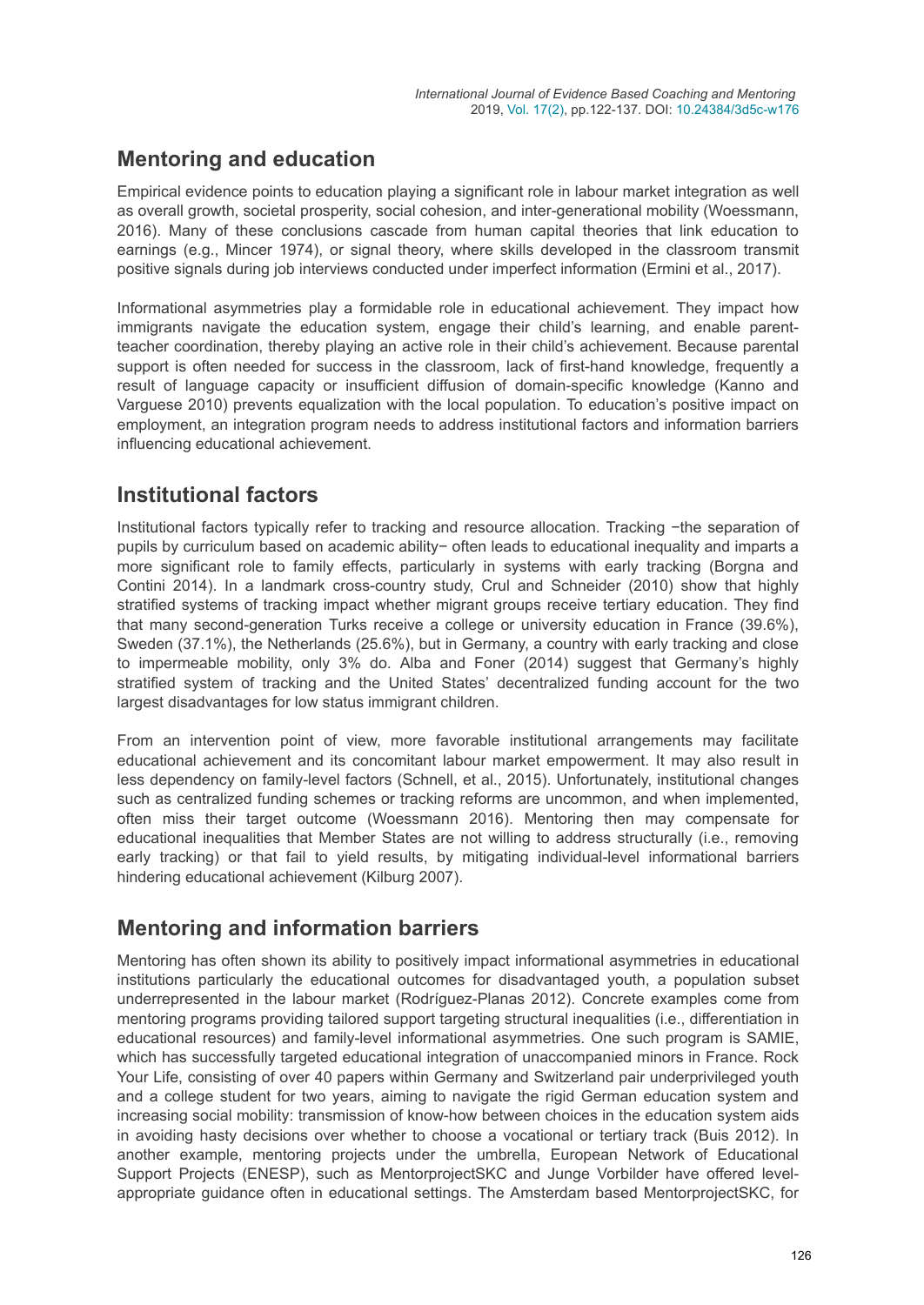instance, has forged strong collaborative ties with primary and secondary schools, focusing on preparing mentees socially and academically for transitions.

As for adult education, a mentor that compliments job or language training programs may assist the mentee with host-country specific skills (i.e., gestures, linguistic or cultural cues) that were shown to decrease the uncertainty interviewers encounter when facing imperfect information (Kogan 2016). Mentoring may also decrease stress and increase quality of life for adult humanitarian migrants having a concomitant impact on their employability (Goodkind 2005). Taking into account both the benefit to youth and adults, the second hypothesis is derived forthwith:

**H**2: Individuals who received mentoring that contained an educational component have a higher probability of employment.

#### **Mentoring and meaningful social connections**

For over half a century the social-psychology cannon has drawn clear links between identity, society, and meaning. On meso and individual levels, a strong sense of self promotes selfconfidence, which may lead to positive labour market outcomes (Chen et al. 2017). Yet in the context of integration, the link between identity and society takes upon an added dimension. Having a strong ethnic identity is related to negative labour market outcomes, particularly when there is neither assimilation nor integration with the dominant culture (Nekby and Rodin 2010). We argue here that it is not that mentoring helps job seekers' identification in the deeper sense of selfidentity, but through an ongoing process of being accepted into society. Being accepted is the initial layer of identification that continues along the migrant experience. Psychological and sociocultural adaptation are impacted by a sense of belonging and critical to functioning within a new culture. Of primary significance to the integration-identity nexus then is how interpersonal interactions and perceptions of discrimination impact identification. Over and over research has found a negative correlation between positive integration outcomes and discrimination (Jasinskaja‐Lahti et al., 2009). Per human capital theory, discrimination disincentivizes investing time learning a new language and specific job skills (Dancygier and Laitin 2014) and may stunt the self-reflection necessary to either assimilate or integrate into society (Fokemma and Haas 2015).

Mentoring is unusually helpful in this regard: because naturally occurring inter-ethnic contact is often affected by structural constraints, mentoring may bring refugees together in situations otherwise unlikely. Here we turn to the contact hypothesis, a sociological theory positing that diverse interactions reduce out-group hostility most effectively when there is a cooperative environment among equals and promoted by authorities (Allport 1958). If interactions lead to less discrimination, they may also incentivize many humanitarian migrants to invest in location-specific capital. Research measuring the quality of interactions, as opposed to using census data to measure interactions (i.e., Alesina and La Ferrara, 2002) has shown positive results from immigrant-native interactions. Ellison and coauthors (2011) show that inter-contact can lead to less punitive and more empathetic attitudes towards immigrants. Grey and Woodrick (2005) show that proximity with the native population may lead to an inclusive environment for immigrants, whilst Okamoto and Ebert (2016) reveal how this is true in consonance with an increase in visibility, politically and demographically. On the one hand this may mean that when environment promotes multicultural policies, individuals will be respective towards inclusionary attitudes, on the other, that political, institutional, and environmental (i.e., socialization) opportunities for multicultural interaction are needed to be in place for attitudinal shifts towards inclusion to transpire.

The *process* of 'contact' may also clarify populist views against foreigners, potentially dispelling stereotypes formed from lack of contact with an out-group (Oberoi et al., 2016). Proximity also allows for humanizing metrics through nuanced accounts that are invisible in large-scale statistics. Mentoring offers such opportunities when project designs incorporate inter-ethnic group social activities such as sports, clubs, and informal gatherings (Pryce et al., 2018). *Giovani al Centro*, in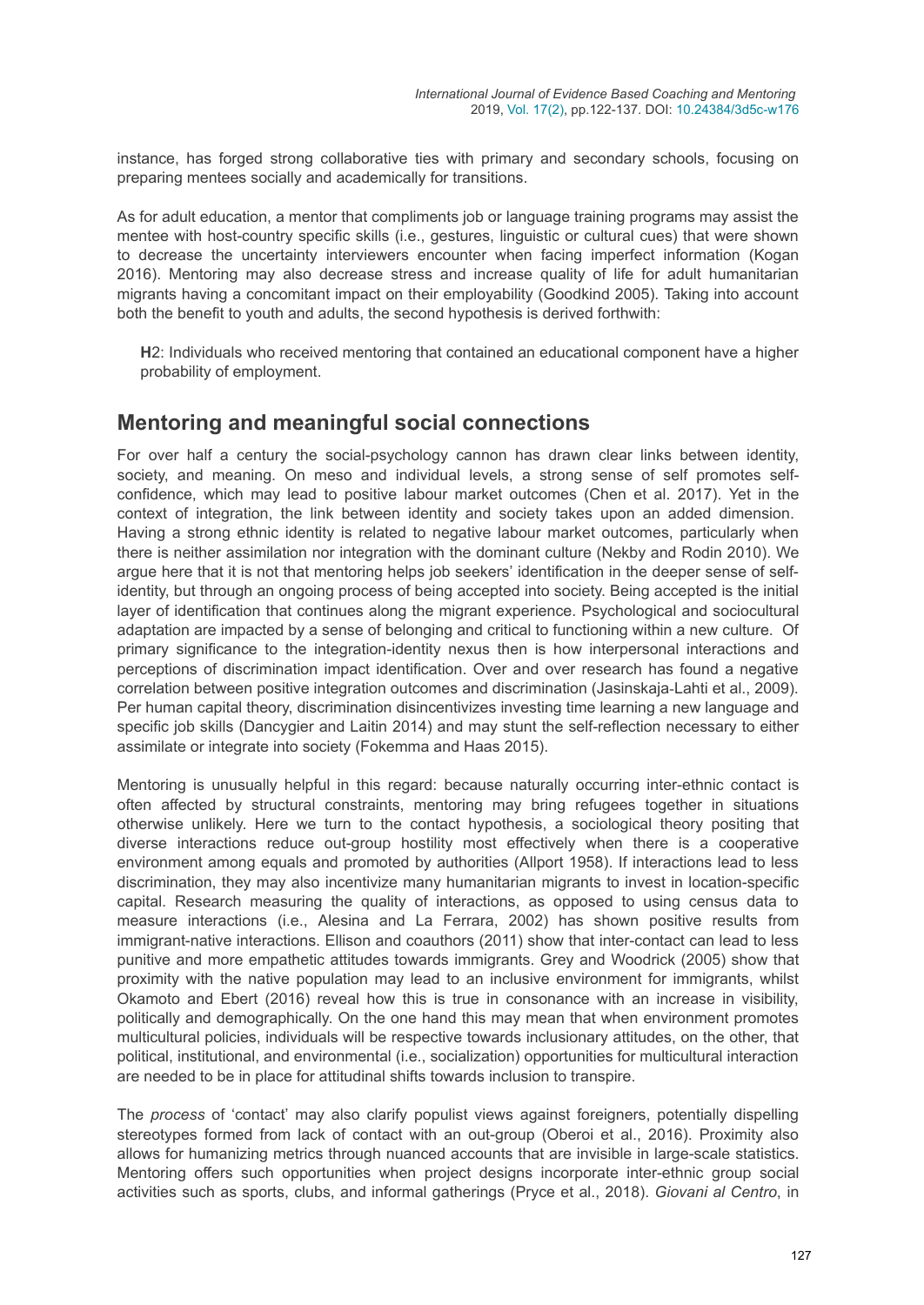an example, one of ENESP's projects, promotes intercultural friendships in Turin through providing afterschool support for teens. In another example, both the Austrian *Mentoring for Migrants* and *Diversity as Chance* project has provided regular interpersonal contact with refugees seeking jobs or apprenticeship programs. So that, whilst institutional structures are frequently resistant to change, identity is non-static: it may be localized, shift form over time, and have an impact at all stages of the migrant's job seeking.

**H**3: Individuals who received mentoring that facilitated meaningful interpersonal interactions have a higher probability of employment.

### **Types of mentoring**

Although we hypothesize that mentoring as a monolithic indicator has a positive impact on integration, there exists an extensive body of literature disaggregating mentoring by attributes, typically including the respective ages of the mentor and mentee, the frequency of contact, language capacity of mentor, and type of mentoring (Casey and Dustmann 2010). On the latter point, there are several subcategories of mentoring such as natural mentoring (formed without formal structure) and youth-initiated mentoring; it may be that different types of mentors are needed during different life phases (Fruiht and Wray-Lake 2013). Whilst the psycho-emotional aspects of mentoring might benefit eventually from formal and informal mentors, integrating humanitarian migrants would seemingly require a structured mentoring program to use its organizational abilities, industry know-how, and monitoring capacity to coordinate the institutional-level barriers that newcomers face. As such, the level of organization and commitment needed to satisfy the first three hypotheses would intuitively require a structured program. By that token, the final hypothesis is formed:

**H**4: Individuals who received formal mentoring have a higher probability of employment than individuals who received mentoring that was naturally occurring.

# Methodology

### **Sampling strategy**

Data were collected by the first author of this paper from February 2017 to August 2017 in Greece, Italy, and Germany. A pilot was undertaken during the first three days of February. On average survey completion took 17 minutes with a pen. Data collection was conducted in three places: mosques during Friday prayers (51 mentored), public parks (8 mentored), and outside public transportation stations with high concentrations of migrants (9 mentored). The choice of Friday prayers was done to ease potential socio-economic bias. That is, it is possible, but by no means certain, that unemployed migrants would be more available to spend time in parks then go to a mandatory religious service. The Friday prayer (salat jumah) is the only religious service that is mandatory for all Muslims to attend regularly no matter what their labour market status. The final sample consisted of 295 Arabic speaking humanitarian migrants of which 68 were mentored. In addition, following the questionnaire a short interview was administered. Interviews averaged 6 minutes and asked respondents three questions: to elaborate on institutional barriers towards labour market integration; social barriers; as well as the ways that mentors interacted with these barriers.

Dealing with a vulnerable population carries several ethical responsibilities. First, the study was approved by the Erasmus University Rotterdam to meet the University's ethical standards. Respondents were informed about the purpose and procedure of the study and provided written consent and data collected in a non-invasive manner that did not put respondents at psychological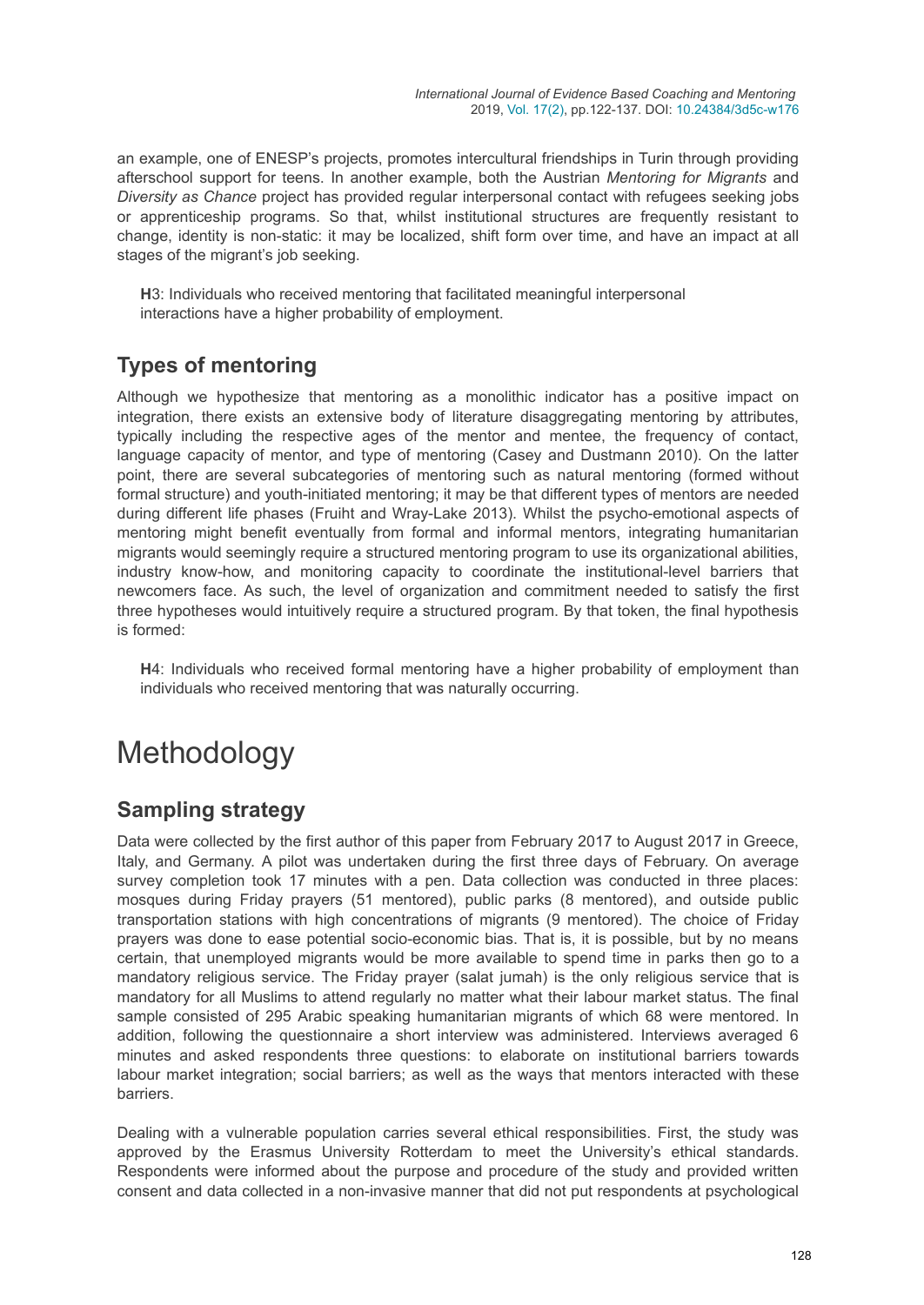or physical risk. After collection, anonymized data was stored on password protected hard drives only accessible to the author. Lastly, the author collecting data did not personally know any of the respondents. No compensation was offered for participation and the public nature of selecting and surveying respondents helped minimize power differentials.

### **Data and methodology**

Refugees provided data that captured their employment status, and a range of socio-demographic characteristics. In this study, the dependent variable in all analyses was a dichotomous employment status variable indicating whether a humanitarian migrant was unemployed or employed. We considered four predictors of employment which we tested in four separate models. The first predictor captured whether respondents participated in a mentoring program (yes; no). The second predictor captured whether the mentoring program contained an educational component (no mentoring; mentoring with educational component; mentoring without education component). The third predictor measured whether the mentor helped build meaningful friends (no mentoring; mentor helped make friends, mentor did not help make friends). The fourth predictor measured whether mentoring was formal or naturally occurring (no mentoring; formal mentor; naturally occurring mentoring). Whilst 'educational component' can refer to a gamut of mentoringrelated aspects, post-questionnaire interviews suggest that for the large majority of respondents, mentors worked with teachers and school administrators to explain course content, pathways towards graduation, and help with homework. In short: knowledge of educational institutions, language capacity, and best practice learning habits.

Based on these observational data it is unknown whether the humanitarian migrants were randomly assigned to these mentoring programs or not. The advantage of random assignment is that – on average – there is no difference in the personal characteristics of humanitarian migrants who did participate in a mentoring program and those who did not. Random assignment allows a direct estimation of the effect of mentoring, which is not influenced by respondent characteristics. For example, those who are higher educated might be more likely to participate in a mentoring program. Because of their education they are also more likely to find employment, whether they participated in a mentoring program or not. Because we did not actively assign respondents to different interventions, we were unsure whether random assignment occurred. We therefore made the conservative assumption that random assignment did *not* occur, and we relied on a matching technique that allowed us to approximate a situation where random assignment *did* occur.

To this end, we employed Coarsened Exact Matching (CEM). This is a matching technique used to estimate treatment effects and make causal inferences based on observational data (King and Nielsen 2016; King et al. 2011). In the context of this paper, the term 'treatment effect' refers to the effect of a mentoring intervention. Even though we did not assign the mentoring intervention to our respondents, 'treatment effect' is a commonly used term in matching analysis, because it allows testing the effect of an intervention *as if* it was an active and randomly assigned intervention. The first step in CEM analysis is to select a number of covariates on which to match the sample of treated and untreated respondents. This is necessarily to account for the possibility that humanitarian migrant's background characteristics affect both their probability of receiving mentoring and the probability of being employed. In other words, it accounts for selection into mentoring programs (given selected covariates), and therefore reduces endogeneity problems. CEM enables us to approximate a counterfactual for treated individuals, meaning that we can estimate what the employment probability for treated individuals would have been if they had not received the treatment.

A range of respondent characteristics were available on which the sample could potentially be matched, namely gender (male; female), age (15-18; 19-22; 23-30; 31-40; 41-50; 51-65; 66-100) educational background (completed graduate degree; completed undergraduate degree; some university; not finished high school; other), country of origin (Middle Eastern; African), religion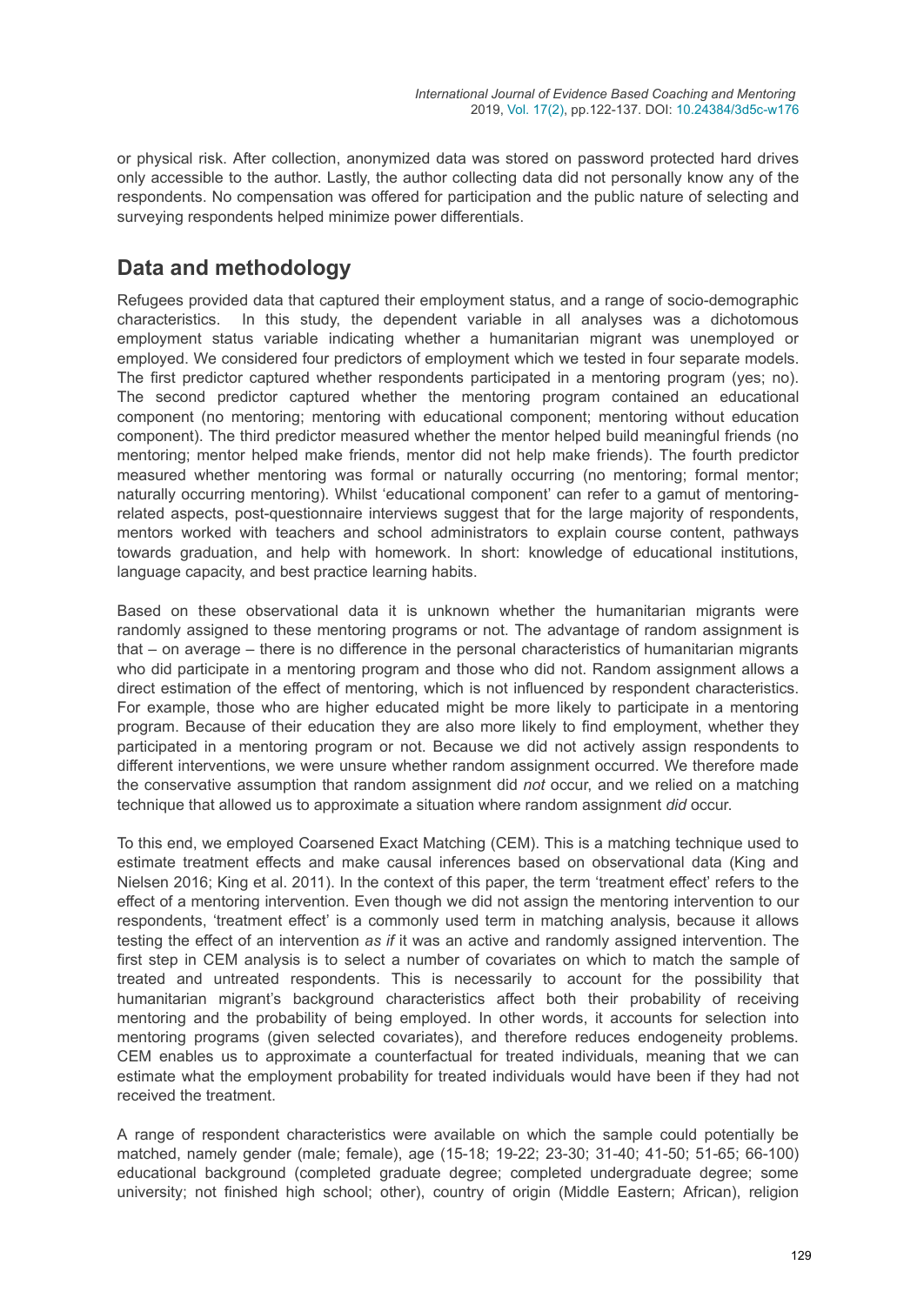(Muslim; Christian), legal status (waiting for determination; refugee status; no legal status), the time spent in the current country  $( $6 \text{ months}$ ;  $6-12 \text{ months}$ ;  $>= 12 \text{ months}$ ). and the country of mentioned$ (Greece; Italy; Germany). Descriptive statistics of these respondent characteristics as well as the dependent variable and treatment variables are displayed in Table 1.

|                                  | N   | $\frac{0}{0}$   |                                   | $\mathsf{N}$ | $\frac{0}{0}$ |
|----------------------------------|-----|-----------------|-----------------------------------|--------------|---------------|
| <b>Dependent Variable</b>        |     |                 | <b>Covariates</b>                 |              |               |
| <b>Employment Status</b>         |     |                 | <b>Mentoring country</b>          |              |               |
| Unemployed                       | 130 | 44.22           | Greece                            | 63           | 55.25         |
| Employed<br>164<br>55.78         |     | Italy           | 73                                | 24.75        |               |
| <b>Treatment Variables</b>       |     |                 | Germany                           | 59           | 20.00         |
| <b>Mentoring</b>                 |     |                 | Gender                            |              |               |
| Not mentored                     | 227 | 76.95           | Female                            | 83           | 28.14         |
| Mentored                         | 68  | 23.05           | Male                              | 212          | 71.86         |
| With educational component       | 44  | 14.92           | Age                               |              |               |
| Without educational component    | 25  | 8.47            | $15 - 18$                         | 31           | 10.51         |
| Mentor helped make friends       | 57  | 19.32           | 19-22                             | 62           | 21.02         |
| Mentor did not help make friends | 12  | 4.07            | 23-30                             | 71           | 24.07         |
| Mentoring occurred naturally     | 32  | 10.85           | $31 - 40$                         | 57           | 19.32         |
| Formal mentor                    | 36  | 12.20           | 41-50                             | 47           | 15.93         |
|                                  |     |                 | 51-65                             | 21           | 7.12          |
|                                  |     |                 | 66-100                            | 6            | 2.03          |
|                                  |     |                 | Education                         |              |               |
|                                  |     |                 | No Answer                         | 59           | 20.07         |
|                                  |     |                 | <b>Completed Graduate Degree</b>  | 43           | 14.63         |
|                                  |     | Some University | 56                                | 19.05        |               |
|                                  |     |                 | Not Finished High School          | 46           | 15.65         |
|                                  |     |                 | <b>Completed Undergrad Degree</b> | 90           | 30.61         |
|                                  |     |                 | Country of origin                 |              |               |
|                                  |     |                 | Middle Eastern                    | 269          | 91.19         |
|                                  |     |                 | African                           | 26           | 8.81          |
|                                  |     |                 | Religion                          |              |               |
|                                  |     |                 | <b>Muslim</b>                     | 268          | 90.85         |
|                                  |     |                 | Christian                         | 27           | 9.15          |
|                                  |     |                 | Legal status                      |              |               |
|                                  |     |                 | Waiting for determination         | 100          | 33.90         |
|                                  |     |                 | Refugee status                    | 124          | 42.03         |
|                                  |     |                 | No legal status                   | 71           | 24.07         |
|                                  |     |                 | Months in country                 |              |               |
|                                  |     |                 | $< 6$ months                      | 134          | 45.58         |
|                                  |     |                 | 6-12 months                       | 80           | 27.21         |
|                                  |     |                 | > 12 months                       | 80           | 27.21         |

#### *Note: N = 295*

Because of the relatively small sample size, it was impossible to exact match the group of treated and untreated respondents on all available respondent characteristics. We therefore selected the most important covariates, which were covariates expected to be associated with both the outcome (i.e., employment) and the treatment (i.e., mentoring program). Based on the literature review, we expected educational background, legal status, and time spent in country to fulfil these criteria. We performed a series of logistic regression analyses predicting the probability of participating in the different types of mentoring programs based on the selected covariates (see Table 2). As expected, time spent in country consistently predicted participation in mentoring programs. Those who were in a country for longer generally had a higher probability of participation in a mentoring program. Legal status and educational background were less consistently related, at least according to conventional levels of significance (i.e., alpha level of .05). However, several coefficients were marginally significant and the overall models explained between 9% and 13% of the variance in the probability of participating in the different mentoring programs. Given that participation in mentoring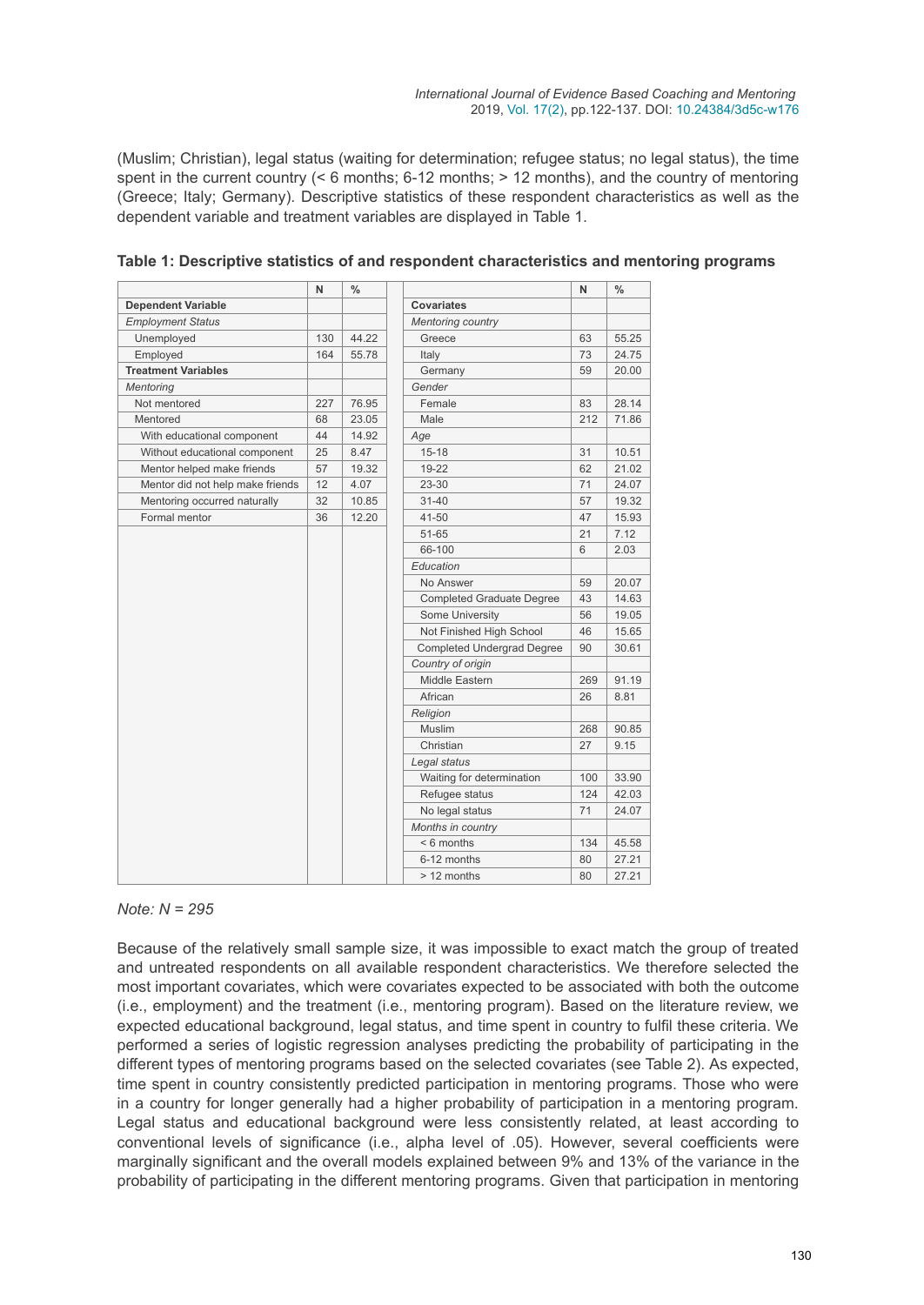programs depended in part on these covariates, the sample can be considered unbalanced with regard to these relevant covariates.

|                         | (1)       | (2)              | (3)              | (4)            | (5)               | (6)              | (7)               |  |  |
|-------------------------|-----------|------------------|------------------|----------------|-------------------|------------------|-------------------|--|--|
|                         | Mentoring | <b>Mentoring</b> | <b>Mentoring</b> | Mentor did not | <b>Mentor</b> did | <b>Mentoring</b> | <b>Mentor was</b> |  |  |
|                         |           | without          | with             | help make      | help make         | occurred         | formally          |  |  |
|                         |           | education        | education        | friends        | friends           | naturally        | assigned          |  |  |
| <b>Education</b>        |           |                  |                  |                |                   |                  |                   |  |  |
| Not Finished            | Ref       | Ref              | Ref              | Ref            | Ref               | Ref              | Ref               |  |  |
| <b>High School</b>      |           |                  |                  |                |                   |                  |                   |  |  |
| Completed               | 3.05      | $3.79*$          | 0.61             | 2.60           | 3.17              | 2.04             | 2.97              |  |  |
| Graduate                | (1.75)    | (2.46)           | (0.58)           | (1.62)         | (3.74)            | (1.58)           | (2.15)            |  |  |
| Degree                  |           |                  |                  |                |                   |                  |                   |  |  |
| Some                    | 1.83      | 2.29             | 0.53             | 2.07           | 0.78              | 2.37             | 1.14              |  |  |
| University              | (1.06)    | (1.51)           | (0.50)           | (1.28)         | (1.12)            | (1.78)           | (0.91)            |  |  |
| Completed               | 2.07      | 1.65             | 1.51             | 2.24           | 1.06              | 1.47             | 2.32              |  |  |
| Undergraduate           | (1.08)    | (1.02)           | (1.07)           | (1.26)         | (1.32)            | (1.05)           | (1.56)            |  |  |
| Other                   | 2.04      | 0.78             | 2.71             | 1.62           | 3.86              | 3.49             | 0.75              |  |  |
|                         | (1.15)    | (0.58)           | (1.94)           | (1.01)         | (4.32)            | (2.52)           | (0.63)            |  |  |
| Legal status            |           |                  |                  |                |                   |                  |                   |  |  |
| Waiting for             | Ref       | Ref              | Ref              | Ref            | Ref               | Ref              | Ref               |  |  |
| determination           |           |                  |                  |                |                   |                  |                   |  |  |
| Refugee                 | 0.62      | 0.89             | $0.28^*$         | 0.62           | 0.72              | 0.86             | 0.50              |  |  |
| status                  | (0.23)    | (0.39)           | (0.15)           | (0.25)         | (0.50)            | (0.42)           | (0.24)            |  |  |
| No legal status         | 0.65      | 0.73             | 0.50             | 0.75           | 0.24              | 0.54             | 0.84              |  |  |
|                         | (0.29)    | (0.42)           | (0.32)           | (0.37)         | (0.26)            | (0.34)           | (0.49)            |  |  |
| In country for          |           |                  |                  |                |                   |                  |                   |  |  |
| $< 6$ months            | Ref       | Ref              | Ref              | Ref            | Ref               | Ref              | Ref               |  |  |
| 6-12 months             | $3.38***$ | $4.38***$        | 2.14             | $3.47***$      | 1.68              | 2.48             | $3.37^{*}$        |  |  |
|                         | (1.41)    | (2.31)           | (1.27)           | (1.63)         | (1.24)            | (1.42)           | (1.84)            |  |  |
| > 12 months             | $7.14***$ | $6.88***$        | $4.68***$        | $9.45***$      | 0.65              | $9.83***$        | 2.79              |  |  |
|                         | (2.95)    | (3.52)           | (2.73)           | (4.27)         | (0.61)            | (5.23)           | (1.54)            |  |  |
| $\overline{N}$          | 294       | 269              | 250              | 282            | 237               | 258              | 262               |  |  |
| pseudo $\overline{R^2}$ | 0.15      | 0.17             | 0.14             | 0.18           | 0.08              | 0.10             | 0.20              |  |  |

#### **Table 2: Results of logistic regression analyses estimating the probability of entering different mentoring programs predicted by educational background, legal status, and months spent in the receiving country**

To reduce imbalance between the groups of treated and untreated migrants, we exact matched them based on the selected covariates, namely educational background, legal status, and time spent in country. CEM produces a balanced sample by pruning the data such that observations that cannot be exact matched are dropped from subsequent analyses. Since the balanced sample does not differ with regard to covariates – participation in a mentoring program is the only difference between the two groups - it is unnecessary to control for covariates in subsequent analyses (King et al. 2011, 2016). Effect sizes of simple mean comparisons can be interpreted as average treatment effects on the treated. Covariates on which the sample was matched can, however, be included in order to show the effect of the covariates on the outcome of interest.

# **Results**

We performed a series of logistic regression analyses on the balanced sample estimating average treatment effects on the treated with different mentoring programs as treatment and probability of employment as outcome. Results including estimates of the covariates are displayed in Table 3. Results that excluded covariates indeed produced the exact same pattern of results and can be obtained upon request. In our presentation of results, we follow conventional levels of statistical significance, namely *p* < .05. Results with *p*-values of .05 or higher are reported as non-significant results.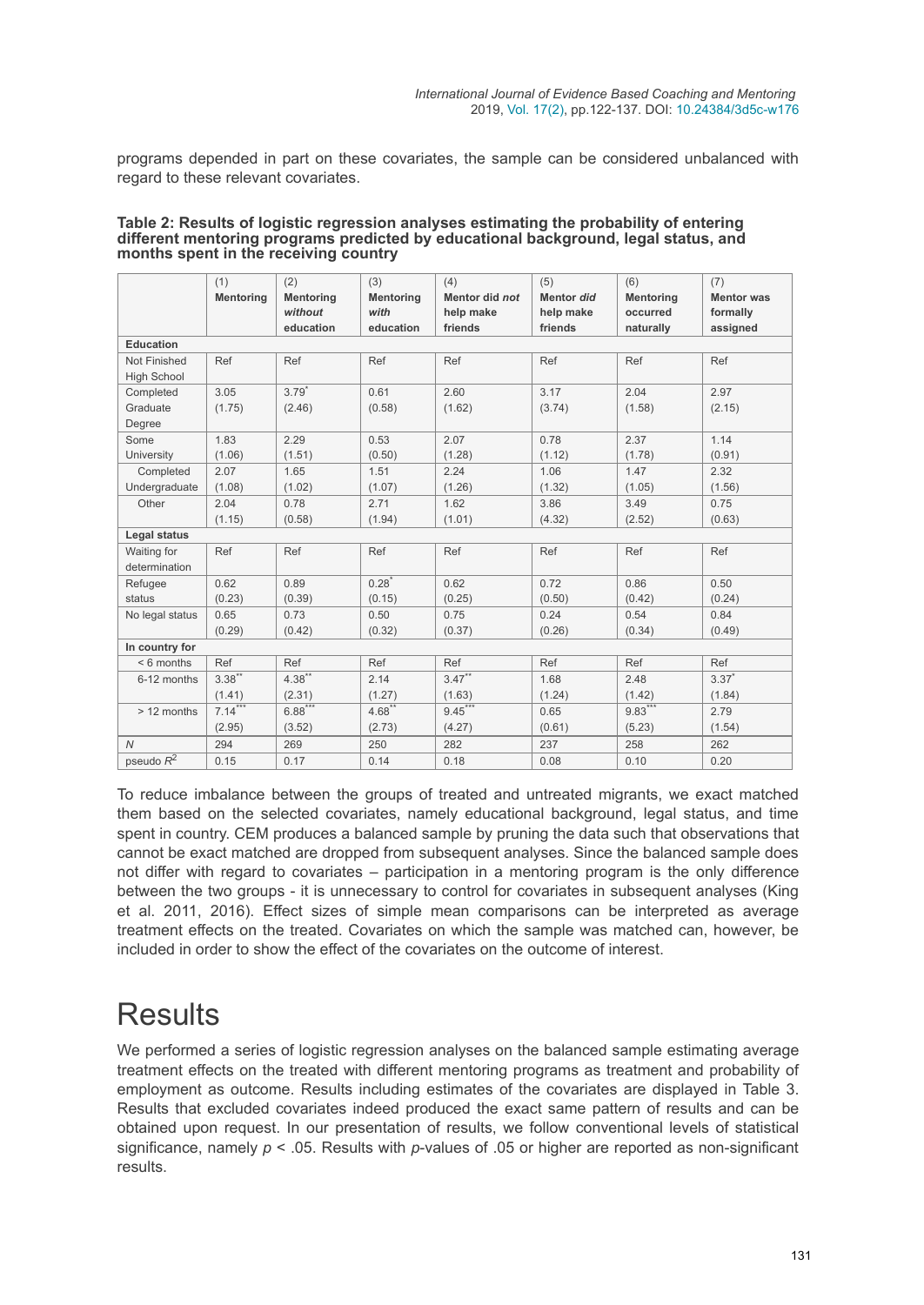#### **Table 3: Logistic Regression Analyses Estimating Average Treatment Effects on the Treated with Different Mentoring Programs as Treatment and Probability of Employment as Outcome**

|                                       | (1)      | (2)     | (3)      | (4)    | (5)       | (6)    | (7)      |
|---------------------------------------|----------|---------|----------|--------|-----------|--------|----------|
| Mentoring                             | $2.50^*$ |         |          |        |           |        |          |
|                                       | (0.92)   |         |          |        |           |        |          |
| Mentoring without education           |          | 2.60    |          |        |           |        |          |
|                                       |          | (1.42)  |          |        |           |        |          |
| Mentoring with education              |          |         | $2.70^*$ |        |           |        |          |
|                                       |          |         | (1.25)   |        |           |        |          |
| Mentor did not help make friends      |          |         |          | 0.33   |           |        |          |
|                                       |          |         |          | (0.23) |           |        |          |
| Mentor helped make friends            |          |         |          |        | $5.67***$ |        |          |
|                                       |          |         |          |        | (2.72)    |        |          |
| Mentoring occurred naturally          |          |         |          |        |           | 1.62   |          |
|                                       |          |         |          |        |           | (0.80) |          |
| Mentor was assigned                   |          |         |          |        |           |        | $3.54*$  |
|                                       |          |         |          |        |           |        | (1.84)   |
| Not Finished High School              | Ref.     | Ref.    | Ref.     | Ref.   | Ref.      | Ref.   | Ref.     |
| <b>Completed Graduate Degree</b>      | 1.41     | 2.37    | 1.51     | 1.71   | 1.35      | 3.30   | 0.52     |
|                                       | (0.84)   | (2.49)  | (0.94)   | (2.05) | (0.88)    | (2.32) | (0.43)   |
| Some University                       | 1.32     | 8.75    | 1.15     | 0.59   | 1.66      | 1.98   | 0.64     |
|                                       | (0.81)   | (11.12) | (0.74)   | (0.97) | (1.14)    | (1.82) | (0.50)   |
| <b>Completed Undergraduate Degree</b> | 1.47     | 10.45   | 1.64     | 2.25   | 1.74      | 2.79   | 0.81     |
|                                       | (0.81)   | (9.63)  | (0.96)   | (4.09) | (0.99)    | (1.73) | (0.63)   |
| Other                                 | 0.43     | 1.74    | 0.35     | 0.42   | 0.61      | 0.76   | $0.18^*$ |
|                                       | (0.25)   | (1.18)  | (0.27)   | (0.39) | (0.40)    | (0.60) | (0.14)   |
| Waiting for determination             | Ref.     | Ref.    | Ref.     | Ref.   | Ref.      | Ref.   | Ref.     |
| Refugee status                        | 0.88     | 1.28    | 0.74     | 0.79   | 0.82      | 1.72   | 0.72     |
|                                       | (0.38)   | (0.76)  | (0.39)   | (1.18) | (0.36)    | (1.37) | (0.36)   |
| No legal status                       | 0.48     | 0.91    | 0.75     | 1.00   | 0.72      | 1.25   | 0.38     |
|                                       | (0.26)   | (0.73)  | (0.45)   | (.)    | (0.43)    | (1.62) | (0.22)   |
| In country for $< 6$ months           | Ref.     | Ref.    | Ref.     | Ref.   | Ref.      | Ref.   | Ref.     |
| In country for 6-12 months            | 1.48     | 0.78    | 2.30     | 2.66   | 1.82      | 1.06   | 1.71     |
|                                       | (0.76)   | (0.49)  | (1.48)   | (2.49) | (1.12)    | (0.93) | (1.00)   |
| In country for > 12 months            | 1.89     | 0.53    | 2.14     | 1.00   | 2.51      | 1.20   | 2.29     |
|                                       | (0.92)   | (0.39)  | (1.29)   | (.)    | (1.33)    | (1.28) | (1.25)   |
| <b>Observations</b>                   | 223      | 127     | 197      | 80     | 203       | 151    | 165      |
| Pseudo $R^2$                          | 0.09     | 0.12    | 0.07     | 0.11   | 0.11      | 0.07   | 0.14     |

*Note*: Coefficients presented are odds ratios. Standard errors in parentheses \* *p* < 0.05, \*\* *p* < 0.01, \*\*\* *p* < 0.001

Regarding the first hypothesis (H1), we found evidence that mentoring has a significant and positive average treatment effect on the treated. Those who received mentoring were 2.5 times more likely to be employed compared to those who did not receive any mentoring (see Model 1). Considering the second hypothesis (H2), results showed that mentoring with an educational component had a positive and significant effect on the probability of employment. Those who received mentoring *with* an educational component were 2.7 times more likely to be employed after receiving this treatment (see Model 3). Those who received mentoring *without* an educational component were not significantly more likely to be employed (Model 2). Even though the effect size was considerable, namely odds ratio = 2.6, the standard error was relatively high, suggesting that there was a lot variance with regard to the effectiveness of this mentoring strategy (this may also be due to small sample size). Overall, these results lend support to Hypothesis 2, suggesting that mentoring *with* an educational component is a more successful treatment than mentoring *without* an educational component.

The third hypothesis (H3) suggested that mentoring that helps form meaningful social connections with locals will be more successful in improving employment status than mentoring that does *not* help make meaningful connections. The results suggest that this is the case. Migrants who participated in mentoring programs that did *not* help make local friends did not increase their chances of being employed (Model 4). However, mentoring programs that *did* help make local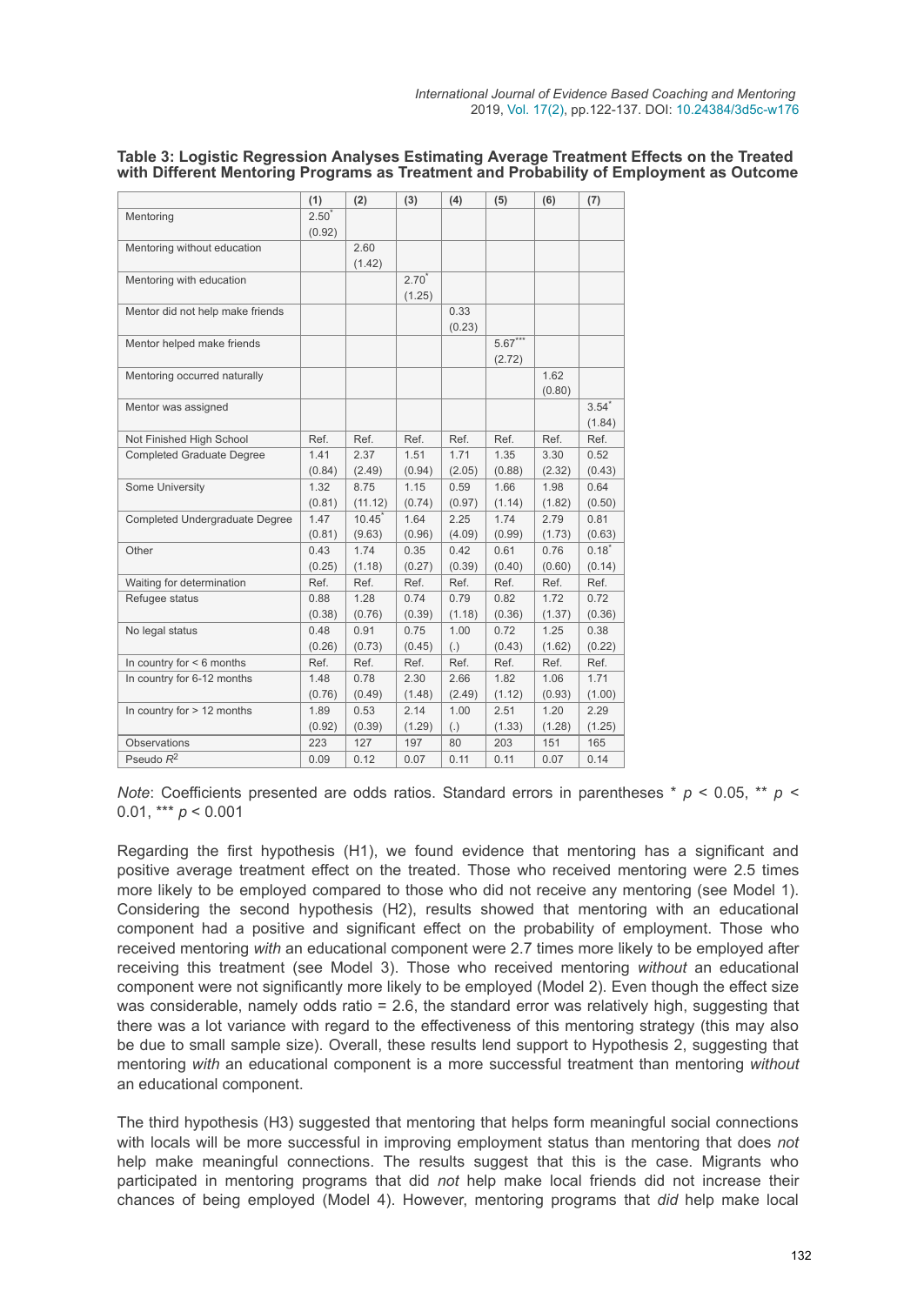friends, showed significant increases in their employment probabilities. Their chance of being employed was 5.67 times larger after participating in a mentoring program that helped them make local friends (see Model 5).

Finally, the fourth hypothesis (H4) predicted that mentors that were formally assigned would be more successful in improving their mentees' employment status than mentors that naturally emerged. The results support this hypothesis by showing that programs where mentors were formally assigned improved the employment status of their mentees by 3.54 (see Model 7). In contrast, mentoring that occurred naturally showed lower increases in employment probabilities, namely an increase by factor 1.62, which was not statistically significant (see Model 6).

## **Discussion**

Based on its ability to foster social capital, bridge informational asymmetries and inculcate meaningful inter-ethnic connections, this paper hypothesized that mentoring would have a positive impact on gainful employment. These predictions are derived from several strands of literature that show how increasing sense of belonging through building meaningful relationships increases cohesion, as well as from signal theory that shows how filling gaps in location-specific information may engender positive signals at job interviews thereby lowering that gap employers face in the screening process. The results confirmed these predications. Respondents who were mentored showed an increased probability of being employed, and this was particularly the case when there was an educational component to the mentoring or when meaningful interpersonal connections were formed. When the mentor was not assigned these results lost their significance. From a practitioner's optic this may mean additional professional training in salient local-level institutional features, as well as mentor-mentee matches with similar extracurricular interests that can accelerate meeting likeminded locals in social events.

Whilst previous research sets the stage for our predictions, it is not intuitive that mentoring would have a positive impact on labour market outcomes. Previous studies applying big (Escudero 2018) and country-specific data (Saniter and Siedler 2013) have frequently revealed positive impacts on job search assistance, employment incentives, and labour market impacts from counseling, respectively. A positive effect has likewise been documented with immigrant-individualized training with a language component (Sarvimäki and Hämäläinen 2016). However, these effects may very well depend on the type of training (Thomson et al. 2013). Moreover, despite papers showing positive effects, other papers have found uncertainty in the integration policy-labour market outcome nexus (Bigili et al. 2015). Research has also found a negative impact on counseling and labour market training, due to negative signals from job search assistance (Kogan 2016). Whether negative signals and adverse selection negate the positive effect from a proposed mentoring intervention remains open.

As discussed in the introduction and literature review, integration efforts are frequently impacted by country-level policies (i.e., early tracking). We hypothesized that mentoring would mitigate these information asymmetries. In the empirical analysis, there were no significant country-level differences in mentoring's ability to mitigate informational asymmetries. This may be due to the small sample size, as several post-questionnaire interviews expressed varying degrees of comfort with country-level bureaucratic barriers and the mentor's help bridging them.

### **Limitations and future research**

Self-selection into a mentoring program is a concern. Participants who already possessed the skills that employers deem valuable might have the initiative to participate in a mentoring intervention, or even the survey itself. Gathering participants from three distinct public arenas attempts to attenuate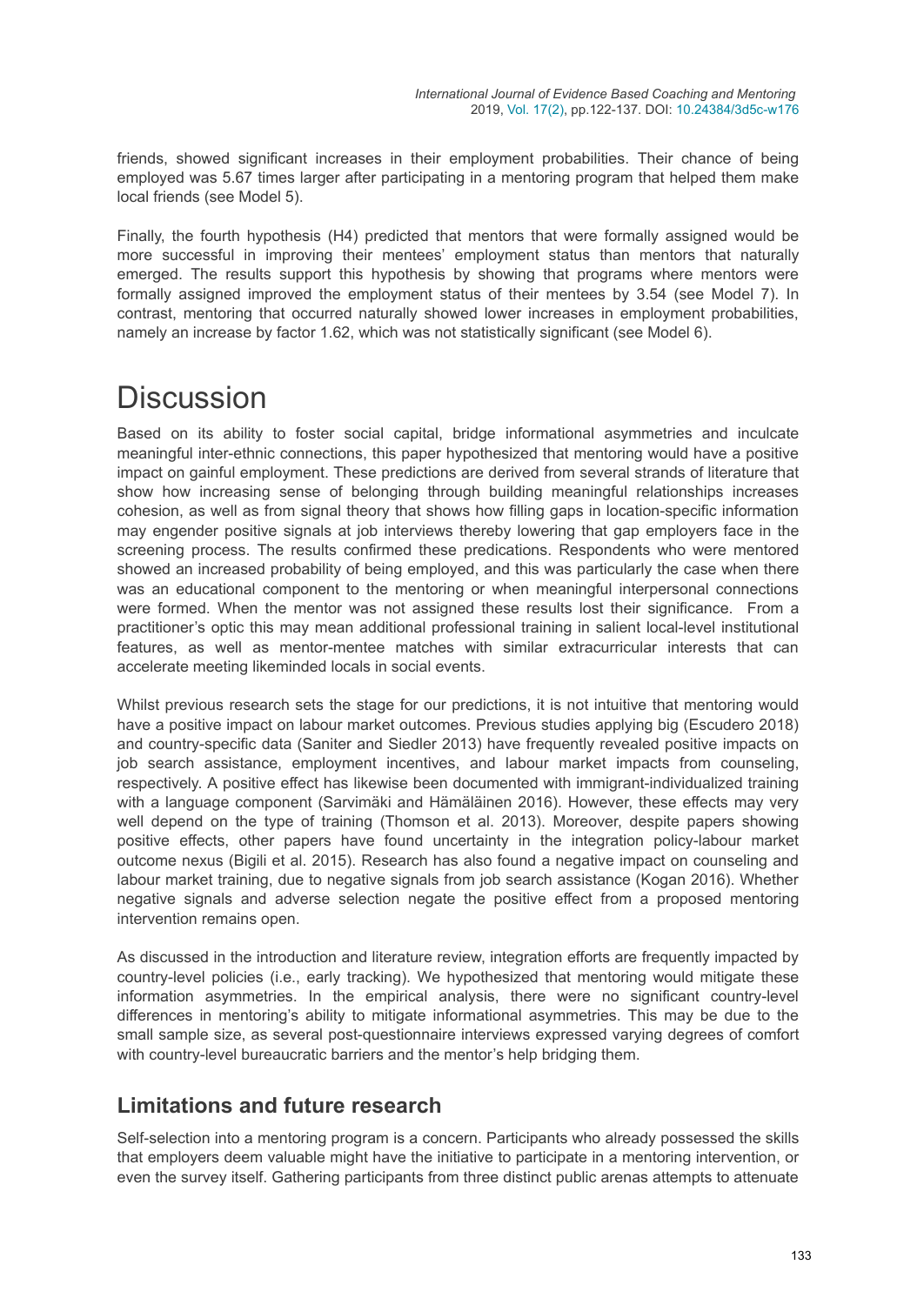these selection effects. Out of 306 individuals asked to participate in the survey, 9 declined, 8 of which were Kurdish with no other similar observable characteristics.

Whilst mentoring may aid integration on several fronts, nevertheless negative cases may arise. These include exposure to negative peer behavior and breaking bonds with parents (Rodriguez Plantas 2014, 2012). Furthermore, in meta-analyses, at-risk youths have yielded tepid, albeit positive, results from mentoring (Dubois et al. 2011; Rhodes 2008). Since many humanitarian migrants would likely fall into the at-risk category, at least initially, these findings are of some concern.

A closer look suggests that the negligible or potentially negative effects may simply be a matter of mechanism design. Mitigating adverse effects may simply be a matter of how a mentoring program is formed. On the issue of commitment length, for example, Rodriguez-Plantas (2014) suggests that instances of statistically insignificant positive impact might be derived from early closures. Supporting this position is Zilberstein and Spencer (2014) as well as Grossman and Rhodes (2002), the latter finding that the positive impact of mentoring is significantly stronger if the mentormentee match lasts at least one year. Mechanism design, of course, must temper the underlying reasons for early termination. Avoiding negative side effects requires addressing correlates of positive program-based mentoring during the mechanism design stage and adjusting for unexpected situations.

Future research should be undertaken to pinpoint the mechanisms by which mentoring mitigates unemployment. Researchers should further unpack categories such as social capital and institutional access to pinpoint the precise enabling mechanisms. This might take the form of an additive index of different levels of institutional access or matching skill level to job acquired. Moreover, larger samples should be investigated to provide more power to the data analysis. In addition, how mentoring interacts with country-level integration policies is a fruitful area for future research. Fast tracking integration programs before asylum claims have been fully processed, fasttracking in-demand skills, and concentrating on host language training have proven successful strategies in Scandinavian countries since 2015 (Joyce, 2019). Whether an ecosystem connecting these policy initiatives with mentoring remains unexplored.

## Conclusion

Whilst the numbers of humanitarian migrants reaching Europe has plummeted dramatically from 2017 to 2019, labour market integration remains a central issue for EU member states. In this paper we investigated whether mentoring in Greece, Italy, and Germany had a positive impact of the employment of Arabic-speaking humanitarian migrants. We hypothesized that mentoring would foster the location-specific capital needed to bridge informational asymmetries, form meaningful connections, and send positive signals to employers. Our results confirm these predictions and place a burden of action upon State and EU-level officials to further investigate State and supranational level interventions.

## References

Alesina, A. and La Ferrara, E. (2002) 'Who trusts others?', *Journal of public economics*, 85(2), pp.207-234.

Allen, R. (2009) 'Benefit or burden? Social capital, gender, and the economic adaptation of refugees', *International Migration Review*, 43(2), pp.332-365.

Allport, G.W. (1954) *The nature of prejudice*. Garden City, NY: Doubleday.

Awujo, N. (2016) 'Diversity challenges facing expatriate and immigrant mothers and how group mentoring can influence them: A case study of a mentoring scheme within a Christian organisation in the United Kingdom', *International Journal of Evidence Based Coaching and Mentoring* , S10, pp.158-171.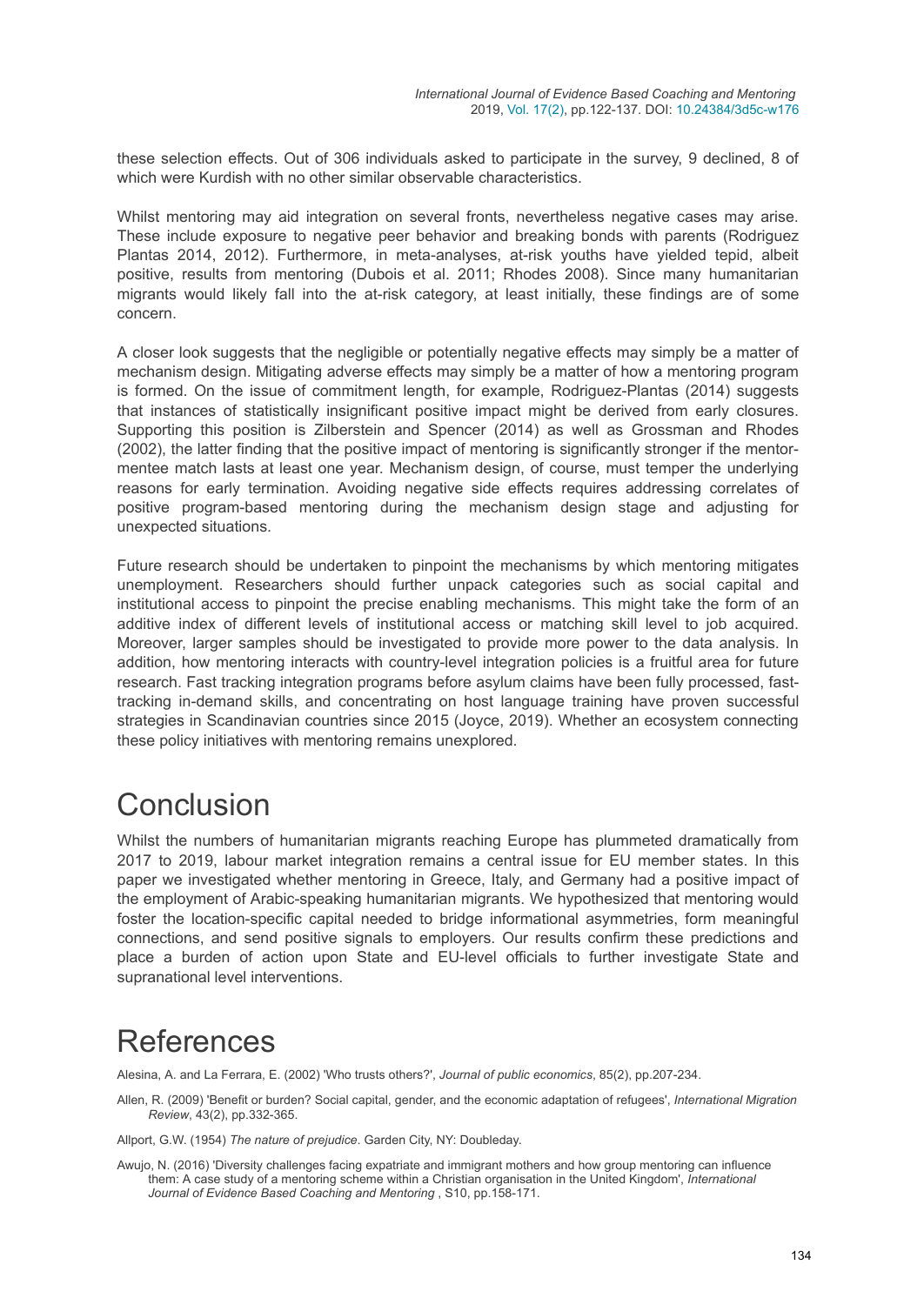- Berg, J. (2018) 'A new aspect of internationalisation? Specific challenges and support structures for refugees on their way to German higher education', in *European higher education area: The impact of past and future policies*. Cham: Springer, pp.219-235.
- Borgna, C. and Contini, D. (2014) 'Migrant achievement penalties in Western Europe: Do educational systems matter?', *European Sociological Review*, 30(5), pp.670-683.
- Buis, M.L. (2012) 'The composition of family background: The influence of the economic and cultural resources of both parents on the offspring's educational attainment in the Netherlands between 1939 and 1991', *European Sociological Review*, 29(3), pp.593-602.
- Camras, M. (2004) *Investing in social capital: Afterschool activities and social affiliation in immigrant youth* (4 edn.). Afterschool Matters Occasional Paper Series.
- Casey, T. and Dustmann, C. (2010) 'Immigrants' Identity, Economic Outcomes and the Transmission of Identity across Generations', *The Economic Journal*, 542(120), pp.F31-F51.
- Corak, M. (2012) 'Age at immigration and the education outcomes of children', in *Realizing the potential of immigrant youth*, pp.90-116.
- Crul, M. and Schneider, J. (2010) 'Comparative integration context theory: participation and belonging in new diverse European cities', *Ethnic and racial studies*, 33(7), pp.1249-1268.
- Dancygier, R.M. and Laitin, D.D. (2014) 'Immigration into Europe: Economic discrimination, violence, and public policy', *Annual Review of Political Science*, 17, pp.43-64.
- Desiderio, M. (2016) *Integrating refugees into host country Labour markets: Challenges and policy options*. Washington, DC: Migration Policy Institute.
- DuBois, D.L., Portillo, N., Rhodes, J.E., Silverthorn, N. and Valentine, J.C. (2011) 'How effective are mentoring programs for youth? A systematic assessment of the evidence', *Psychological Science in the Public Interest*, 12(2), pp.57-91.
- Eby, L.T., Allen, T.D., Evans, S.C., Ng, T. and DuBois, D.L. (2008) 'Does mentoring matter? A multidisciplinary meta-analysis comparing mentored and non-mentored individuals', *Journal of vocational behavior*, 72(2), pp.254-267.
- Ellison, C.G., Shin, H. and Leal, D.L. (2011) 'The Contact Hypothesis and Attitudes Toward Latinos in the United States', *Social Science Quarterly*, 92(4), pp.938-958.
- Ermini, B., Papi, L. and Scaturro, F. (2017) 'An analysis of the determinants of over-education among Italian PhD graduates', *Italian Economic Journal*, 3(2), pp.167-207.
- Escudero, V. (2018) 'Are active labour market policies effective in activating and integrating low-skilled individuals? An international comparison', *IZA Journal of Labor Policy*, 7(1), p.4.
- European Commission (2016) *An Economic Take on the Refugee Crisis: a macroeconomic Assessment for the EU. Institutional Paper* (033 edn.). DOI: [10.2765/631735](https://doi.org/10.2765/631735).
- Fruiht, V.M. and Wray-Lake, L. (2013) 'The role of mentor type and timing in predicting educational attainment', *Journal of youth and adolescence*, 42(9), pp.1459-1472.
- Goldthorpe, J.H. (2007) *On sociology* (Vol. 2 edn.). Stanford University Press.
- Goodkind, J.R. (2005) 'Effectiveness of a community‐based advocacy and learning program for among refugees', *American Journal of Community Psychology*, 36(3-4), pp.387-408.
- Grey, M. and Woodrick, C. (2005) '"Latinos have revitalized our community": Mexican migration and Anglo responses in Marshalltown, Iowa', *New destinations: Mexican immigration in the United States*, 6, pp.133-154.
- Hatami, S. and Weber, D. (2012) 'Identifying barriers to the English language training of underemployed immigrants in Edmonton', *Alberta Journal of Educational Research*, 58(4), pp.710-713.
- Jasinskaja‐Lahti, I., Liebkind, K. and Solheim, E. (2009) 'Abstract', *Applied Psychology*, 58(1), pp.105-128.
- Jordan, A. (2018) *A shift in the narrative. Exploring good practices in supporting refugee entrepreneurship*.
- Joyce, P. (2019) *Labour market Integration of Refugees in Scandinavia after 2015* (319 edn.). The Ratio Institute.
- Kanno, Y. and Varghese, M.M. (2010) 'Immigrant and refugee ESL students' challenges to accessing four-year college education: From language policy to educational policy', *Journal of Language, Identity, and Education*, 9(5), pp.310- 328.
- Kaas, L. and Manger, C. (2012) 'Ethnic discrimination in Germany's labour market: a field experiment', *German economic review*, 13(1), pp.1-20.
- Kogan, I. (2016) 'Integration policies and immigrants' labor market outcomes in Europe', *Sociological Science*, 3, pp.335- 358.
- Lancee, B. (2012) 'The economic returns of bonding and bridging social capital for immigrant men in Germany', *Ethnic and Racial Studies*, 35(4), pp.664-683.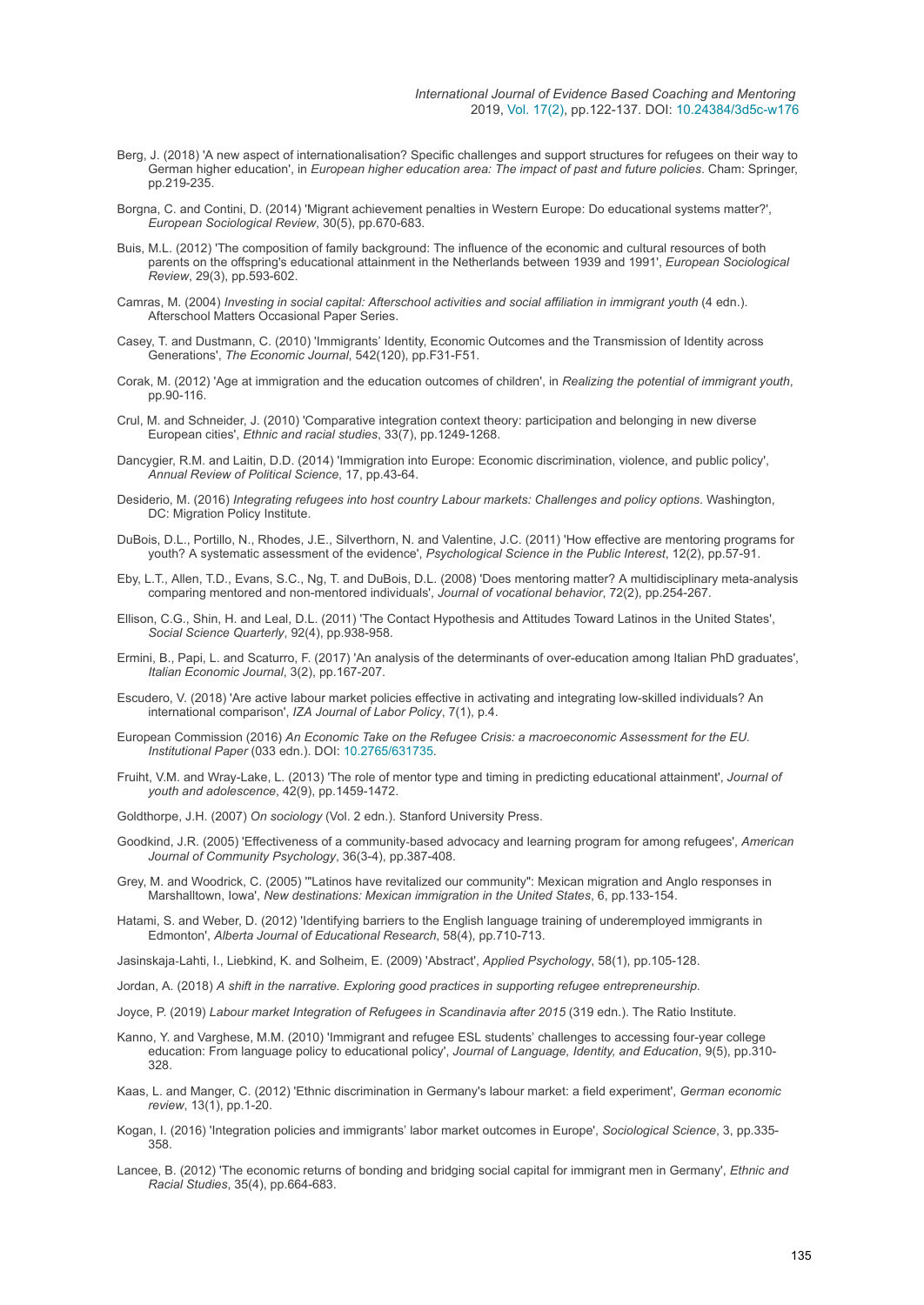- Lerner, R.M. (2005) 'Promoting positive youth development: Theoretical and empirical bases', in *White paper prepared for the workshop on the science of adolescent health and development, national research council/institute of medicine*. Washington, DC: National Academies of Science.
- Li, S.S., Liddell, B.J. and Nickerson, A. (2016) 'The relationship between post-migration stress and psychological disorders in refugees and asylum seekers', *Current psychiatry reports*, 18(9), p.82.

Liebig, T. (2007) *The labour market integration of immigrants in Denmark*. OECD Library.

Lin, N. (2002) *Social capital: A theory of social structure and action*. Cambridge university press. Vol. 19.

- Lin, N. (2017) 'Building a network theory of social capital', in *In Social capital*. Routledge, pp.3-28.
- Månsson, J. and Delander, L. (2017) 'Mentoring as a way of integrating refugees into the labour market: Evidence from a Swedish pilot scheme', *Economic Analysis and Policy*, 56, pp.51-59.

Mincer, J. (1974) *Schooling, Experience, and Earnings*. Human Behavior & Social Institutions No. 2.

Mouw, T. (2003) 'Social capital and finding a job: do contacts matter?', *American sociological review*, pp.868-898.

Oberoi, A. (2016) *Mentoring for first-generation immigrant and refugee youth*. National Mentoring Resource Center.

- Okamoto, D. and Ebert, K. (2016) 'Group boundaries, immigrant inclusion, and the politics of immigrant–native relations', *American Behavioral Scientist*, 60(2), pp.224-250.
- Pryce, J.M., Kelly, M.S. and Lawinger, M. (2018) 'Conversation Club: A Group Mentoring Model for Immigrant Youth', *Youth & Society*.
- Raithelhuber, E. (2019) ''If we want, they help us in any way': how 'unaccompanied refugee minors' experience mentoring relationships', *European Journal of Social Work*, pp.1-16.
- Reeves, R.B. (2017) 'Inter-cultural mentoring for newcomer immigrants: Mentor perspectives and better practices', *International Journal of Evidence Based Coaching and Mentoring*, 15(1), p.186.

Rhodes, J.E. (2005) 'A model of youth mentoring', in *Handbook of youth mentoring*, pp.30-43.

- Rhodes, J. E. (2008) 'Improving youth mentoring interventions through research‐based practice', *American Journal of Community Psychology*, 41(1-2), pp.35-42.
- Rodríguez-Planas, N. (2012) 'Mentoring, educational services, and incentives to learn: What do we know about them?', *Evaluation and program planning*, 35(4), pp.481-490.
- Saniter, N. and Siedler, T. (2014) *The effects of occupational knowledge: Job information centers, educational choices, and labor market outcomes*.
- Sarvimäki, M. and Hämäläinen, K. (2016) 'Integrating immigrants: The impact of restructuring active labor market programs', *Journal of Labor Economics*, 34(2), pp.479-508.
- Schneeweis, N. (2011) 'Educational institutions and the integration of migrants', *Journal of Population Economics*, 24(4), pp.1281-1308.
- Schnell, P., Fibbi, R., Crul, M. and Montero-Sieburth, M. (2015) 'Family involvement and educational success of the children of immigrants in Europe', *Comparative perspectives*.
- Smith, S.S. (2005) '"Don't put my name on it": Social capital activation and job-finding assistance among the black urban poor', *American journal of sociology*, 111(1), pp.1-57.
- Sniderman, P.M., Hagendoorn, L. and Prior, M. (2004) 'Predisposing factors and situational triggers: Exclusionary reactions to immigrant minorities', *American political science review*, 98(1), pp.35-49.
- Verhaeghe, P.P., Li, Y. and Van de Putte, B. (2012) 'Socio-economic and ethnic inequalities in social capital from the family among labour market entrants', *European Sociological Review*, 29(4), pp.683-694.

Woessmann, L. (2016) 'The economic case for education', *Education Economics*, 24(1), pp.3-32.

Woolcock, M. and Narayan, D. (2000) 'Social Capital: Implications for Development Theory, Research, and Policy', *The World Bank Research Observer* , 15(2), pp.225-249. DOI: [10.1093/wbro/15.2.225](https://doi.org/10.1093/wbro/15.2.225).

## About the authors

**Akiva Weiss** has lectured in Intercultural Communication and Linguistics at the Novosibirsk Technical University and Najran University. His research focuses on Migration and Climate Change. Akiva has a Mst. in International Human Rights Law from Oxford University and is a Law and Economics PhD Candidate at the Erasmus University of Rotterdam.